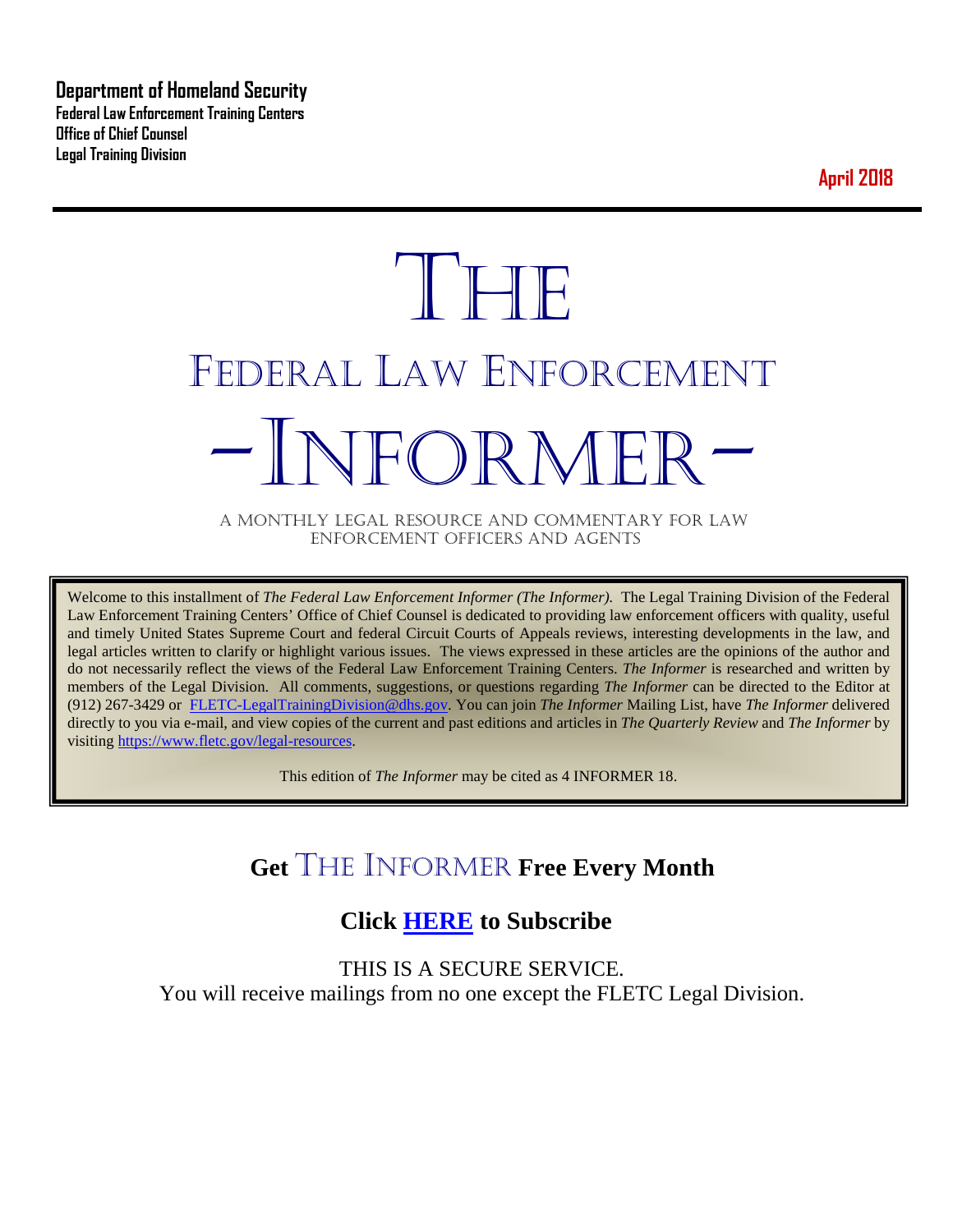# **The Informer – April 2018**

# **Case Summaries**

# **United States Supreme Court**

| <b>Kisela v. Hughes:</b> Whether an officer was entitled to qualified immunity in a lawsuit<br>where the plaintiff claimed the officer violated the Fourth Amendment by using excessive                                                                                                  |
|------------------------------------------------------------------------------------------------------------------------------------------------------------------------------------------------------------------------------------------------------------------------------------------|
| <b>United States v. Microsoft:</b> Whether a warrant issued under $\S$ 2703 of the Stored<br>Communications Act required Microsoft to produce the contents of a customer's email                                                                                                         |
| <b>Circuit Courts of Appeals</b>                                                                                                                                                                                                                                                         |
| <b>First Circuit</b>                                                                                                                                                                                                                                                                     |
| <b>United States v. Favreau:</b> Whether officers developed reasonable suspicion to extend the                                                                                                                                                                                           |
| <b>United States v. Delima:</b> Whether the government satisfied the necessity requirement                                                                                                                                                                                               |
| <b>Second Circuit</b>                                                                                                                                                                                                                                                                    |
| <b>United States v. Haak:</b> Whether the defendant's incriminating statements were made after<br>receiving a false promise of immunity from an officer or otherwise obtained involuntarily10                                                                                            |
| <b>Third Circuit</b>                                                                                                                                                                                                                                                                     |
| <b>Haberle v. Troxell:</b> Whether an officer or the municipality was liable for money                                                                                                                                                                                                   |
| <b>Fourth Circuit</b>                                                                                                                                                                                                                                                                    |
| <b>United States v. Bowman:</b> Whether an officer unlawfully prolonged the duration of a                                                                                                                                                                                                |
| <b>Fifth Circuit</b>                                                                                                                                                                                                                                                                     |
| United States v. Molina-Isidoro: Whether the warrantless search of the defendant's cell                                                                                                                                                                                                  |
| <b>Hernandez v. Mesa:</b> Whether federal courts have the authority to create an implied cause<br>of action under Bivens for an alleged use of excessive force where a Border Patrol agent<br>shot across the border killing a Mexican citizen (remanded from the U.S. Supreme Court) 14 |
| <b>United States v. Mendez:</b> Whether the defendant's post-Miranda statements to officers                                                                                                                                                                                              |
| <b>United States v. Perales:</b> Whether an officer's failure to return the defendant's identification<br>prior to asking for consent to search his vehicle rendered his consent involuntary17                                                                                           |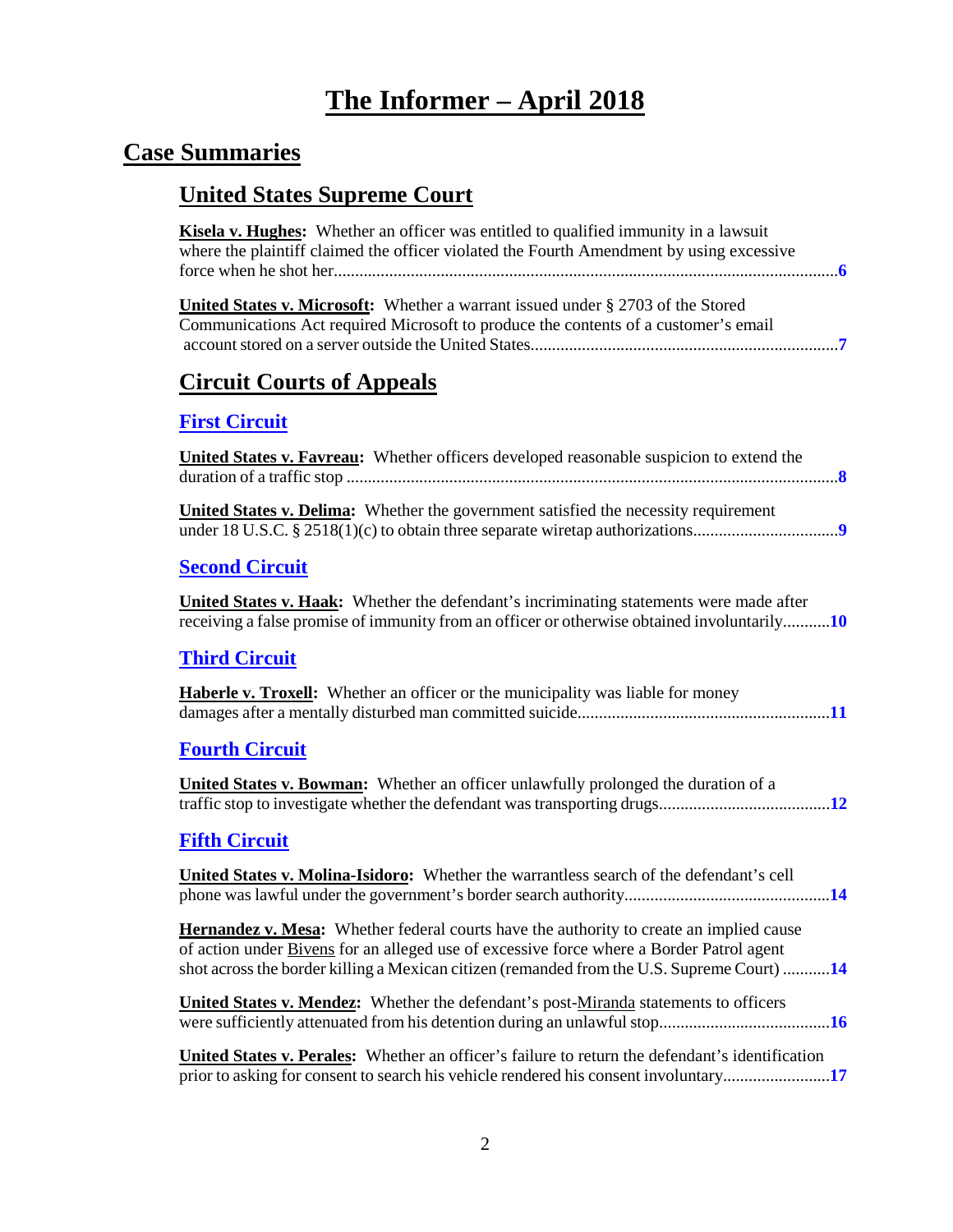#### **[Sixth Circuit](#page-17-0)**

| <b>United States v. Tagg:</b> Whether visiting a website containing child pornography<br>established probable cause to believe the defendant had child pornography on his computer18       |
|--------------------------------------------------------------------------------------------------------------------------------------------------------------------------------------------|
| <b>Seventh Circuit</b>                                                                                                                                                                     |
| <b>United States v. Rodriguez-Escalera:</b> Whether a state trooper established reasonable                                                                                                 |
| <b>United States v. Leonard:</b> Whether the presentment of the wrong search warrant to<br>the owner of the premises invalidated the search and whether evidence discovered in             |
| <b>Eighth Circuit</b>                                                                                                                                                                      |
| <b>United States v. Hampton:</b> Whether the defendant invoked his right to counsel when<br>he told officers, "I haven't even gotten a chance to get a lawyer or anything."<br>.22         |
| <b>Ninth Circuit</b>                                                                                                                                                                       |
| <b>Thompson v. Copeland:</b> Whether an officer was entitled to qualified immunity in a<br>lawsuit alleging excessive force where the officer pointed his gun at the plaintiff's head22    |
| <b>Eleventh Circuit</b>                                                                                                                                                                    |
| United States v. Vergara: Whether the warrantless forensic searches of the defendant's                                                                                                     |
| <b>United States v. Johnson:</b> Whether an officer was justified in conducting a Terry frisk<br>and whether the officer exceeded the scope of the frisk by removing a round of ammunition |
| <b>FLETC Informer Webinar Schedule</b>                                                                                                                                                     |

## **1. Section 2703 (d) of the Stored Communications Act (1-hour)**

Presented by Patrick Walsh, Attorney-Advisor / Branch Chief, Federal Law Enforcement Training Centers, Glynco, Georgia

This webinar will focus on § 2703(d) court orders, the process under the Stored Communications Act that permits law enforcement officers to obtain, among other things, a suspect's historical cell phone and email account information. Mr. Walsh will discuss the legal standard to obtain a 2703(d) court order, what information can be obtained, as well as the pending Supreme Court case, [Carpenter v. United States,](http://www.scotusblog.com/case-files/cases/carpenter-v-united-states-2/) and how the Court's ruling might affect § 2703(d) orders in the future.

Wednesday May 9, 2018 **-** 3pm Eastern / 2pm Central / 1pm Mountain / 12pm Pacific

**To participate in this webinar: <https://share.dhs.gov/walsh/>**

♦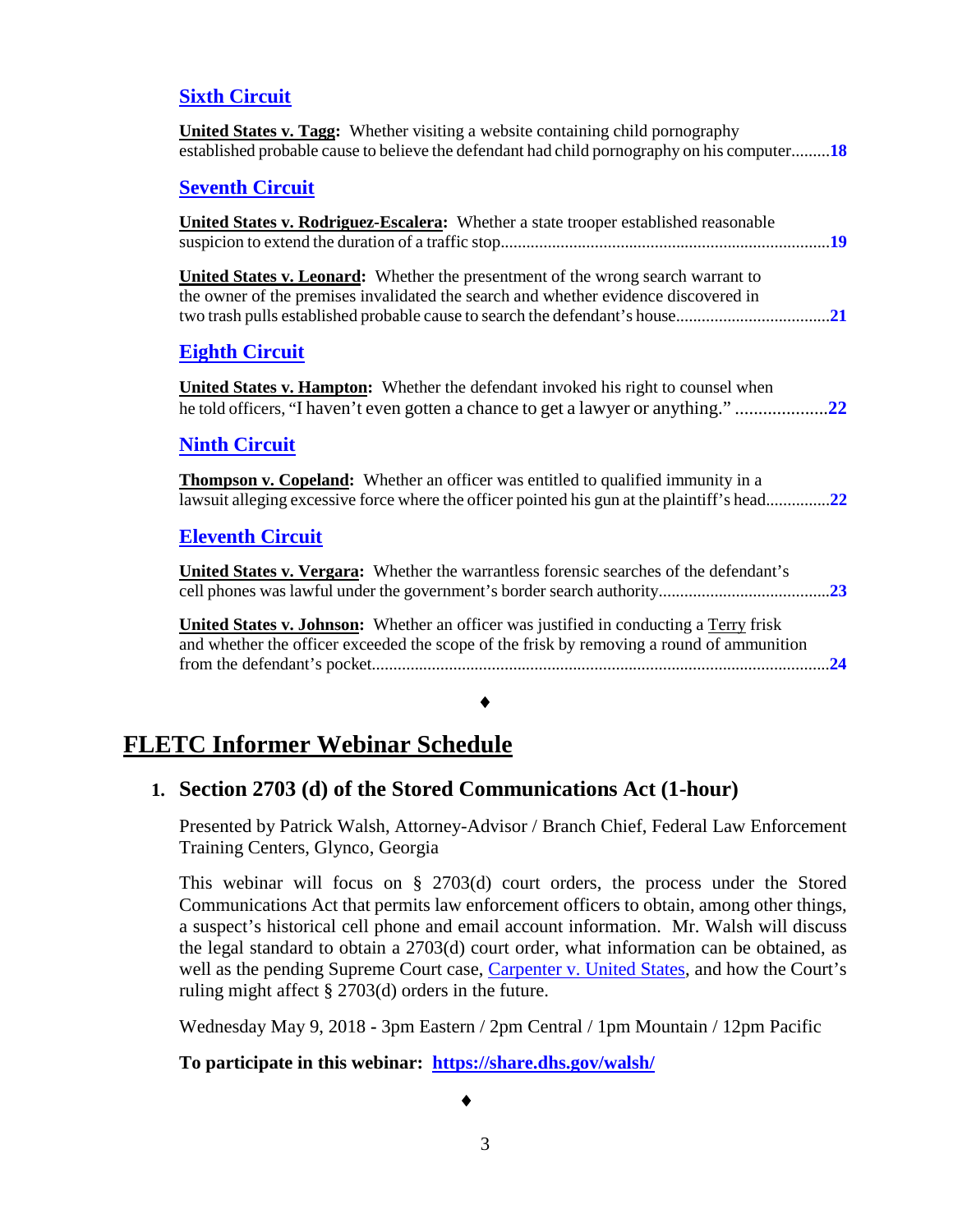#### **2. Video Recording Police (1-hour)**

Presented by Joe Haefner, Associate Chief Counsel, Federal Law Enforcement Training Centers, Artesia, New Mexico and Henry McGowen, Attorney-Advisor / Senior Instructor, Federal Law Enforcement Training Centers, Artesia, New Mexico

This webinar will focus on the 1st Amendment rights of citizens to record law enforcement officers engaged in their official duties and address critical questions in this area: What are the legal limitations? Under what conditions can law enforcement prevent such recording without violating a person's Constitutional rights? What are the potential consequences for violating a person's 1st Amendment rights?

Wednesday May 16, 2018 - 3pm Eastern / 2pm Central / 1pm Mountain / 12 pm Pacific

**To participate in this webinar: <https://share.dhs.gov/artesia>**

#### ♦

#### **3. Clery Act Reporting Requirements (1-hour)**

Presented by Robert Duncan, Attorney-Advisor / Senior Instructor, Federal Law Enforcement Training Centers, Artesia, New Mexico

The Jeanne Clery Disclosure of Campus Security Policy and Campus Crime Statistics Act or Clery Act, is a federal statute that requires all colleges and universities that participate in federal financial aid programs to keep and disclose information about crime on and near their respective campuses. The act has been amended to include requirements for an annual security report (due by October 1 of each year), a crime log, timely warnings, and collection of crime statistics. This webinar will address common compliance questions from a law enforcement viewpoint (e.g. issuing a timely warning during active threat events) and is suitable for college police departments (public, private, tribal) as well as state/local/tribal officers with Title IV-funded schools in their response area. University/college/agency administrators and attorneys are welcome to attend.

Wednesday May 23, 2018 – 3pm Eastern / 2pm Central / 1pm Mountain / 12 pm Pacific

**To participate in this webinar: <https://share.dhs.gov/artesia>**

♦

#### **4. Qualified Immunity (1-hour)**

Presented by Johnnie Story, Attorney-Advisor / Senior Instructor, Federal Law Enforcement Training Centers, Glynco, Georgia

This webinar will discuss the protection federal officers have when sued for Constitutional Torts. Mr. Story will discuss an office's qualified immunity from civil liability, how an officer asserts qualified immunity, and current case law where courts have evaluated the application of qualified immunity.

Wednesday May 30, 2018 - 3pm Eastern / 2pm Central / 1pm Mountain / 12 pm Pacific

**To participate in this webinar: <https://share.dhs.gov/walsh/>**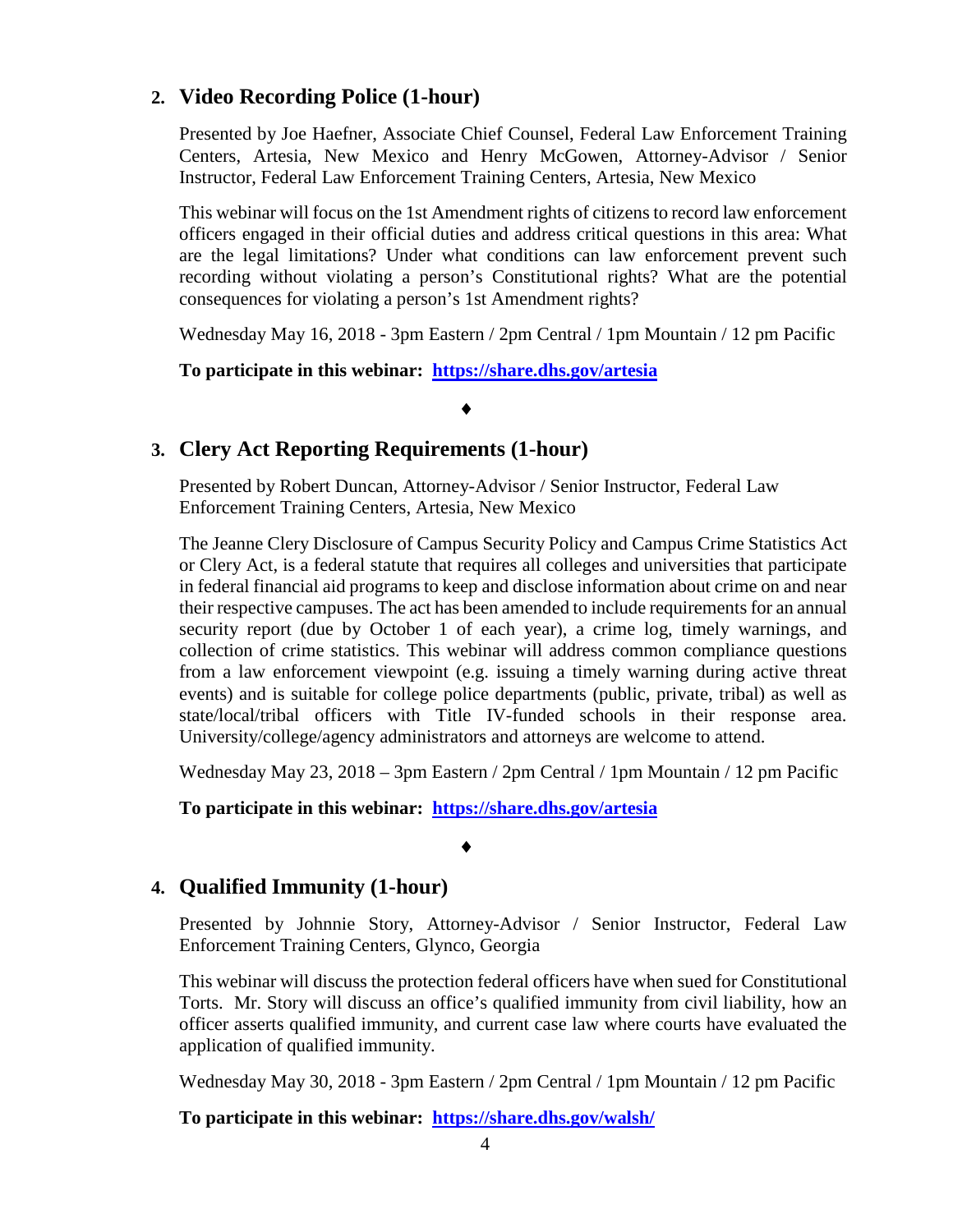## **To participate in a FLETC Informer Webinar**

- 1. Click on the link to access the Homeland Security Information Network (HSIN).
- 2. If you have a HSIN account, enter with your login and password information.
- 3. If you do not have a HSIN account, click on the button next to "Enter as a Guest."
- 4. Enter your name and click the "Enter" button.
- 5. You will now be in the meeting room and will be able to participate in the event.
- 6. Even though meeting rooms may be accessed before an event, there may be times when a meeting room is closed while an instructor is setting up the room.
- **7. If you experience any technical issues / difficulties during the login process, please call our audio bridge line at (877) 446-3914 and enter participant passcode 232080 when prompted.**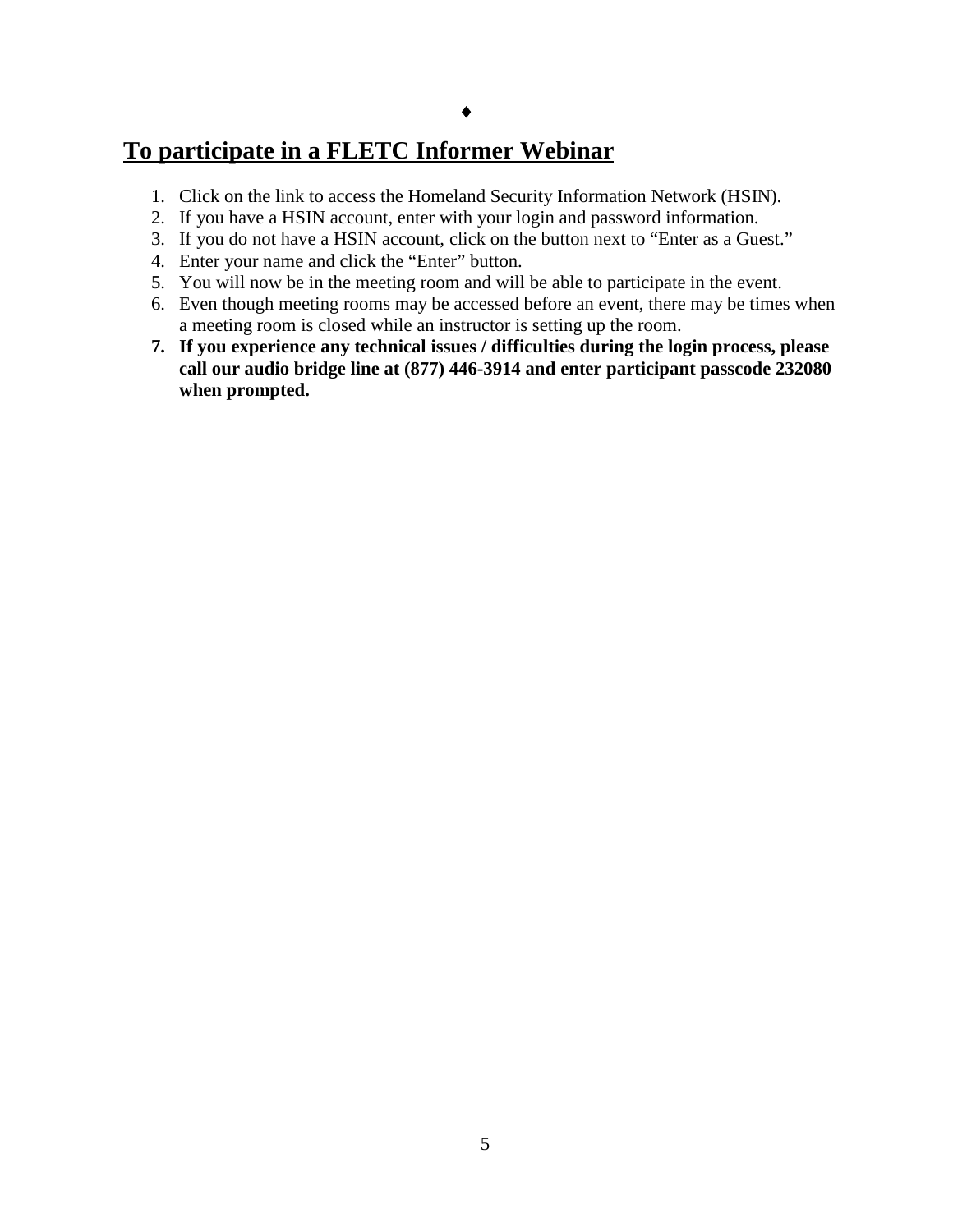# CASE SUMMARIES

# United States Supreme Court

#### <span id="page-5-1"></span><span id="page-5-0"></span>**Kisela v. Hughes, 2018 U.S. LEXIS 2066 (April 2, 2018)**

In May 2010, a person called 911 and reported that a woman was hacking a tree with a kitchen knife. When Officer Kisela and another officer responded, they were flagged down by the 911 caller. The caller gave the officers a description of the woman and told them the woman had been acting erratically. During this time, a third officer arrived.

A short time later the three officers saw a woman, later identified as Susan Chadwick, standing next to a car in the driveway of a nearby house. A chain-link fence with a locked gate separated Chadwick from the officers. The officers then saw another woman, later identified as Amy Hughes, emerge from the house carrying a large knife at her side. Hughes matched the description of the woman who had been seen hacking the tree earlier. Hughes walked toward Chadwick and stopped approximately six feet from her.

All three officers drew their guns and twice Hughes was ordered to drop the knife. Hughes appeared calm, but she did not acknowledge the officers' presence or drop the knife. The top bar of the chain-link fence blocked Officer Kisela's line of fire, so he dropped to the ground and shot Hughes four times through the fence. Afterward, the officers jumped the fence, handcuffed Hughes, and called paramedics, who transported her to a hospital. Less than a minute had elapsed from the time the officers saw Chadwick until the time Officer Kisela shot Hughes.

Hughes sued Officer Kisela under Rev. Stat. § 1979, and 42 U.S.C. § 1983, claiming that Kisela had used excessive force in violation of the Fourth Amendment.

The District Court granted Officer Kisela qualified immunity, but the Ninth Circuit Court of Appeals reversed. Officer Kisela appealed to the United States Supreme Court.

The Court reversed the Ninth Circuit Court of Appeals and held that Officer Kisela was entitled to qualified immunity. An officer is entitled to qualified immunity when his conduct does not violate clearly established statutory or constitutional rights of which a reasonable person would have known. In this case, the court did not decide whether Officer Kisela violated the Fourth Amendment when he shot Hughes; however, even assuming a Fourth Amendment violation occurred, the Court concluded that Officer Kisela did not violate clearly established law.

Although a plaintiff is not required to provide case law that is directly on point for a right to be clearly established, an officer cannot violate a clearly established right unless the right was sufficiently defined so that a reasonable officer in the defendant's shoes would have understood that he was violating it. The Court noted that it has "repeatedly told courts – and the Ninth Circuit in particular – not to define clearly established law at a high level of generality." The Court added that the general rules set out in Tennessee v. Garner and Graham v. Connor do not by themselves create clearly established law outside an "obvious case." Instead, the Court reiterated that specificity is important in the Fourth Amendment context, as it is sometimes difficult for an officer to determine how the relevant legal doctrine concerning excessive force will apply to the situation facing the officer.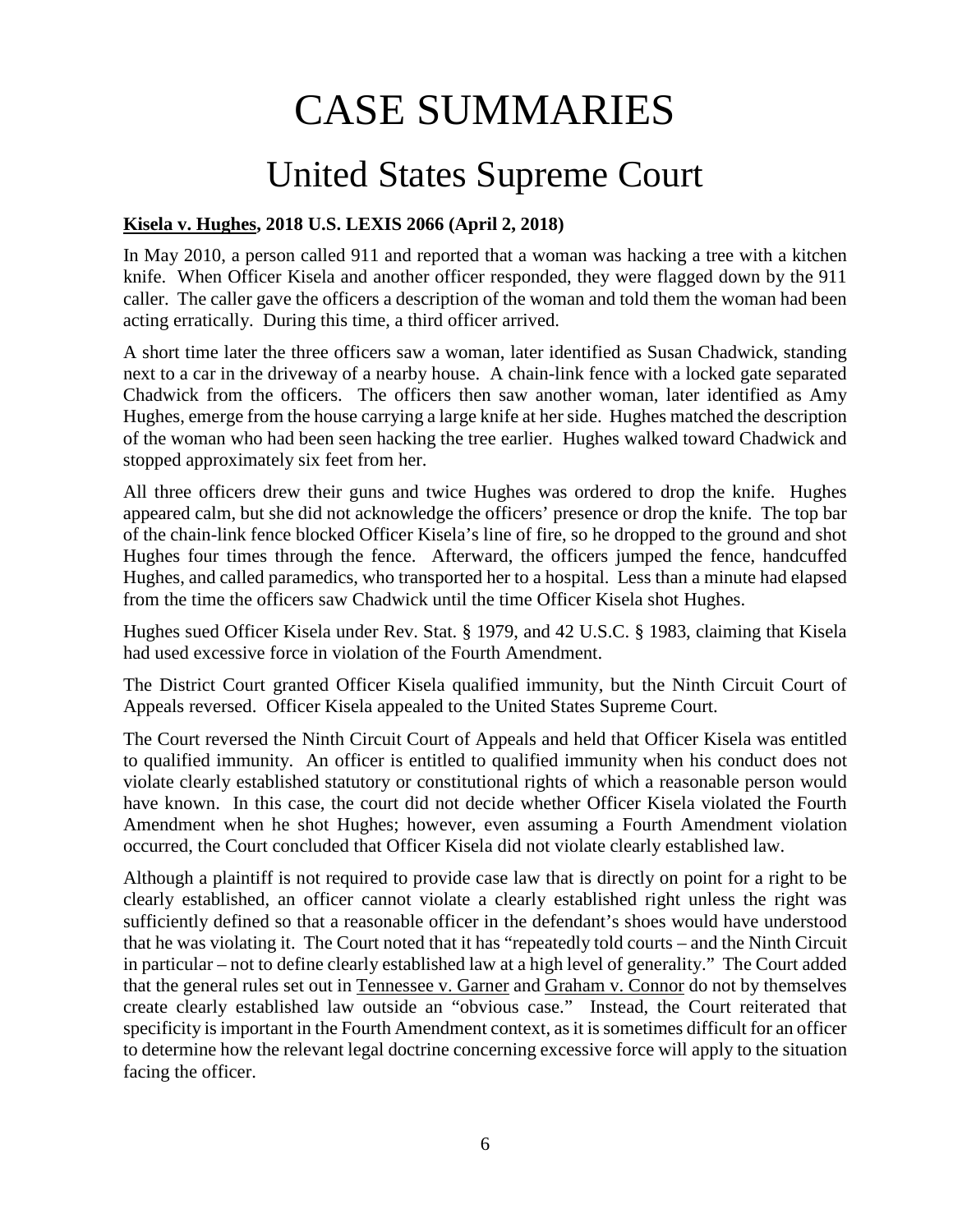When Officer Kisela encountered Hughes, he suspected that Hughes was the woman the 911 caller had seen hacking a tree with a large kitchen knife. In addition, Hughes was within striking distance of Chadwick; ignored the officers' commands to drop the knife; the officers were separated from Hughes and Chadwick by a chain-link fence; and the situation unfolded in less than a minute. Based on these facts, Officer Kisela testified that he shot Hughes because he believed that Hughes posed a threat to Chadwick. The court concluded that this was far from an "obvious case" in which any competent officer would have known that shooting Hughes to protect Chadwick would violate the Fourth Amendment. The Court added that the none of the cases relied upon by the Ninth Circuit Court of Appeals supported the denial of qualified immunity for Officer Kisela and stated that the Ninth Circuit's reliance on one case in particular was so erroneous that it "does not pass the straight-face test."

For the court's opinion: [https://www.supremecourt.gov/opinions/17pdf/17-467\\_bqm1.pdf](https://www.supremecourt.gov/opinions/17pdf/17-467_bqm1.pdf) \*\*\*\*\*

#### <span id="page-6-0"></span>**United States v. Microsoft Corp., 2018 U.S. LEXIS 2495 (Apr. 17, 2018)**

The government obtained a warrant issued under § 2703 of the Stored Communications Act (SCA) that directed Microsoft to seize and produce the contents of an email account that it maintained for a customer who used the company's electronic communications services. The government then served the warrant on Microsoft at its headquarters in Redmond, Washington.

Microsoft provided the government the customer's non-content related information that was located on a server in the United States. However, Microsoft determined that to comply fully with the warrant, it would need to access customer content stored and maintained on a server located in Ireland. Microsoft refused to provide the government this data and filed a motion to quash the warrant. Microsoft argued that a warrant issued under the SCA could not require it to produce data that was stored on servers located outside the United States.

The government argued Microsoft was required to produce the data, pursuant to the warrant, no matter where the data was located, as long as Microsoft had custody and control of the data.

The Second Circuit Court of Appeals held that § 2703 of the SCA does not authorize a United States court to issue and enforce an SCA warrant for the contents of a customer's electronic communications stored on severs located outside the United States. Consequently, the court held the SCA warrant in this case could not lawfully compel Microsoft to produce the contents of a customer's email account stored on servers located in Ireland. The government appealed.

The Supreme Court granted certiorari and heard oral argument on February 27, 2018.

On March 23, 2018, Congress enacted and the President signed into law the Clarifying Lawful Overseas Use of Data Act (CLOUD Act) that directly addressed the issue before the Court in this case. The CLOUD Act contains a provision that requires email service providers to disclose emails within their "possession, custody, or control," even when those emails are located outside the United States. Soon thereafter, the government obtained, pursuant to the CLOUD Act, a new § 2703 warrant covering the information requested in the initial § 2703 warrant at issue in this case. In light of these facts, the Court concluded that there was no longer a "live" dispute between the United States and Microsoft on the legal question the Court agreed to review. As a result, the Court directed the lower court to dismiss the case as moot.

For the court's opinion: https://www.supremecourt.gov/opinions/17pdf/17-2 1824.pdf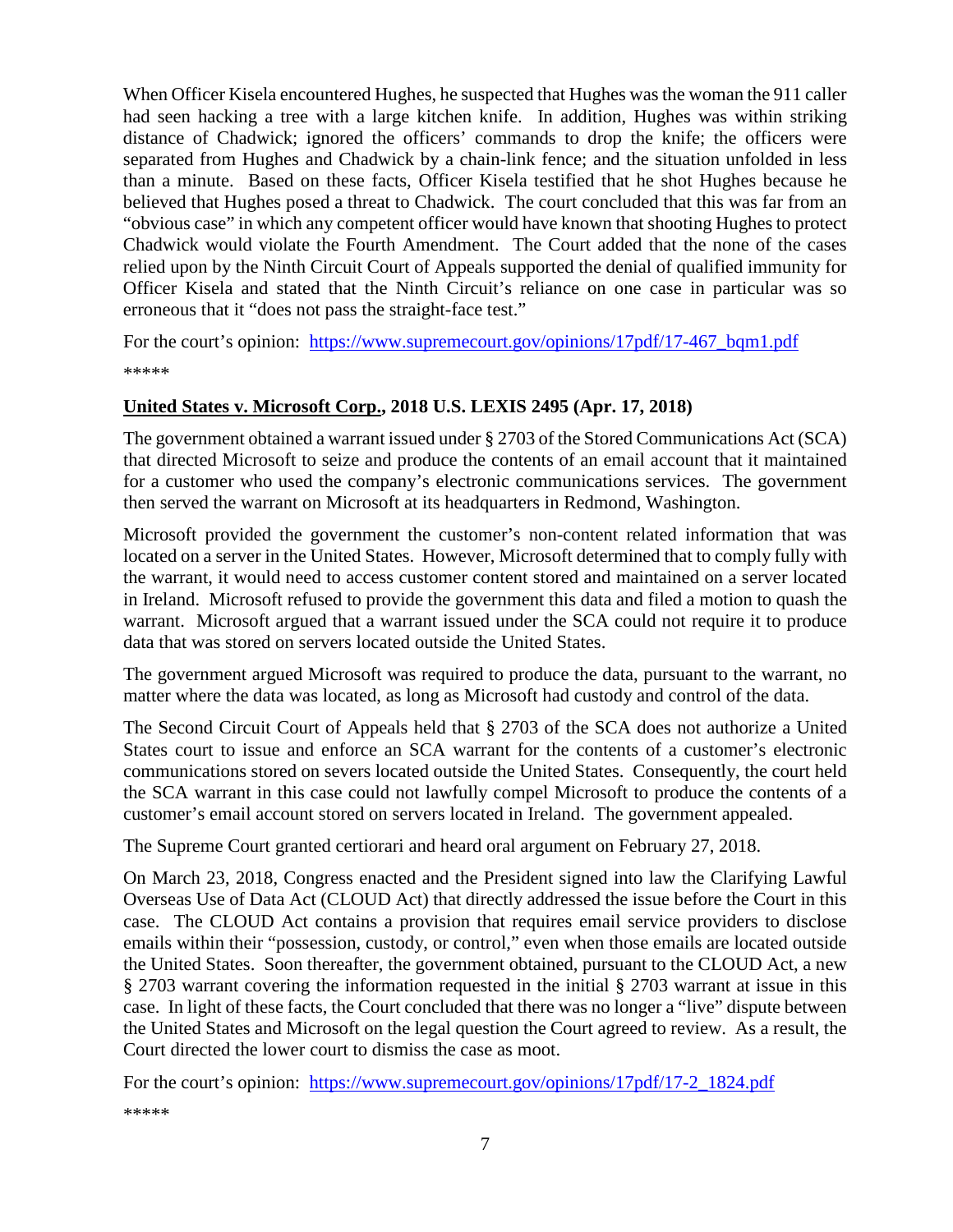# Circuit Courts of Appeal

# <span id="page-7-0"></span>**First Circuit**

#### <span id="page-7-1"></span>**United States v. Favreau, 2018 U.S. App. LEXIS 7413 (1st Cir. ME Mar. 23, 2018)**

A police officer, who was aware of Favreau's reputation as a drug dealer, received a tip from an informant that Favreau possessed a vehicle that contained a secret compartment in which drugs could be hidden. While conducting surveillance of Favreau's house in an unmarked police car, the officer saw Favreau get into a car and drive away. The officer followed Favreau along with a K-9 officer who was driving a marked police cruiser. While following Favreau, the officers noticed that Favreau engaged in counter surveillance tactics designed to elude police officers that might be following him. After the officers saw Favreau make a turn without signaling, the officer in the marked cruiser activated his blue lights and siren. Favreau did not immediately pull over, which was another violation, but instead turned down another street before pulling over.

While discussing the traffic violations, the officers noticed Favreau was extremely nervous. Favreau told the officers he knew the officers had been following him and indicated that his driving maneuvers had been made with the police consciously in mind. During the encounter, the officers frisked Favreau and discovered \$400 in cash. In addition, when the officers asked Favreau where he was going, Favreau told the officers he was going home, which they suspected was a lie.

After completing the traffic stop, the K-9 officer walked his drug-dog around Favreau's car several times, which took approximately three minutes. After the dog alerted to the presence of drugs, the officers searched the car and found a hidden compartment that contained cocaine.

The government charged Favreau with several drug-related offenses.

Favreau filed a motion to suppress the evidence seized from his car arguing that the officers unreasonably prolonged the duration of the traffic stop.

The court disagreed. First, the court stated that while the officers' primary interest in Favreau was his possible illegal drug activity and not his bizarre driving or traffic infractions, their ulterior motive was irrelevant. Second, the officers were justified in stopping Favreau for his erratic driving and traffic violations. Third, during the interview, Favreau admitted that his erratic driving was an attempt to evade the officers. Fourth, during the stop Favreau was extremely nervousness and lied to the officers about where he was going. Finally, the officers knew that Favreau had a reputation as a drug dealer and knew that his car might contain a secret compartment to conceal drugs. Based on these facts, the court held that the officers established reasonable suspicion to detain Favreau at the conclusion of the traffic stop. The court further held that the additional three-minute period of detention until the drug-dog alerted was reasonable. Finally, the court concluded that after the drug-dog's alert, the officers had probable cause to search Favreau's car under the automobile exception to the Fourth Amendment's warrant requirement.

For the court's opinion: [https://cases.justia.com/federal/appellate-courts/ca1/17-1261/17-1261-](https://cases.justia.com/federal/appellate-courts/ca1/17-1261/17-1261-2018-03-23.pdf?ts=1521838807) [2018-03-23.pdf?ts=1521838807](https://cases.justia.com/federal/appellate-courts/ca1/17-1261/17-1261-2018-03-23.pdf?ts=1521838807)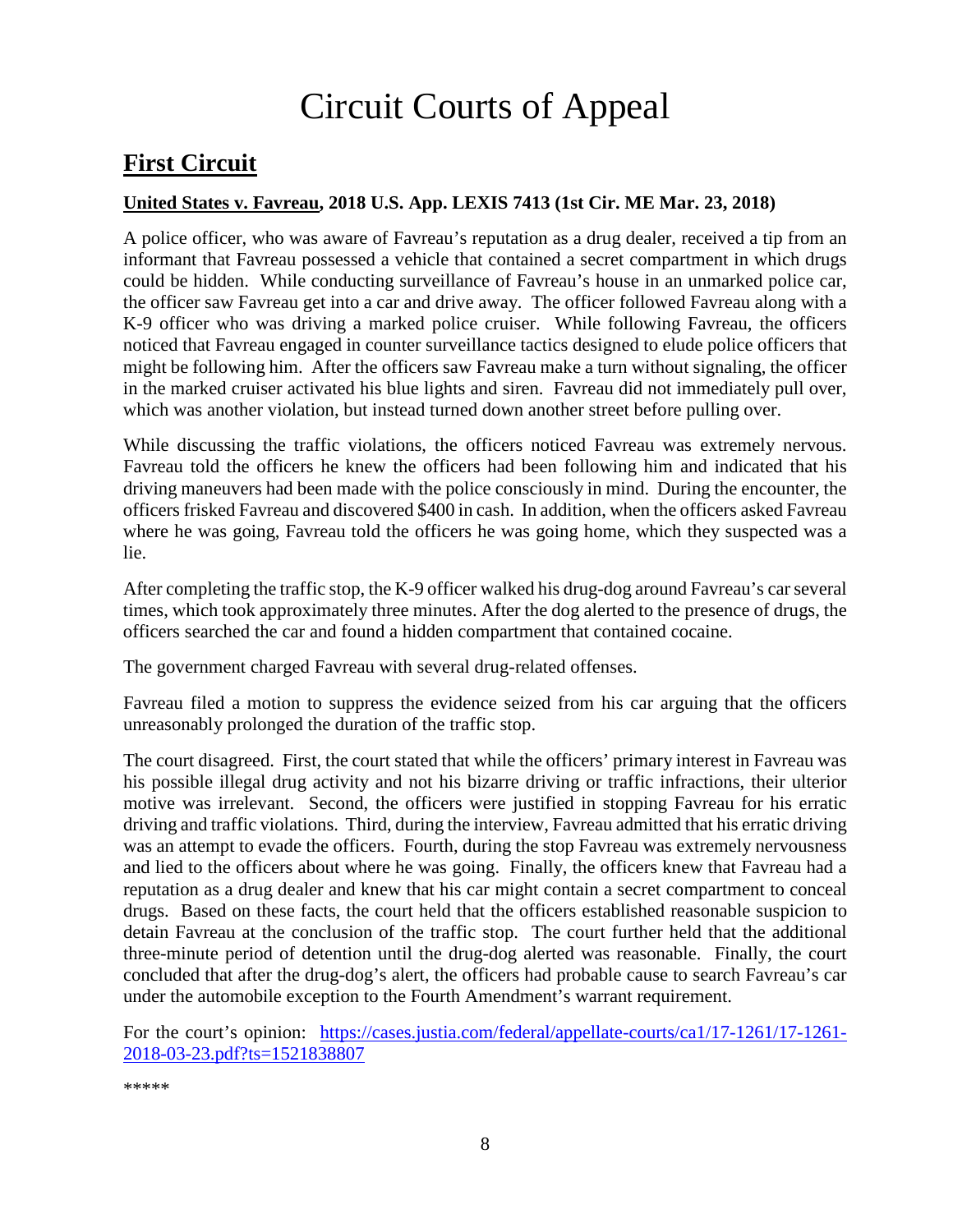#### <span id="page-8-0"></span>**United States v. Delima, 2018 U.S. App. LEXIS 7547 (1st Cir. ME Mar. 26, 2018)**

During the investigation of a drug-trafficking organization, federal agents applied for and obtained three separate wiretap authorizations from the district court in Vermont. Through the wiretaps, agents learned that Delima and his brother were involved in manufacturing and using fraudulent credit cards.

When agents executed a search warrant at the apartment of one of Delima's associates in Maine, they recovered various equipment used to manufacture fraudulent credit cards as well as computer files that contained hundreds of stolen credit card numbers.

The government charged Delima with conspiracy to commit access-device fraud.

Delima filed a motion to suppress all evidence obtained through the wiretaps, arguing that the government had failed to demonstrate necessity under 18 U.S.C. § 2518(1)(c).

Under 18 U.S.C. § 2518(1)(c), wiretap applications must include "a full and complete statement as to whether or not other investigative procedures have been tried and failed or why they reasonably appear to be unlikely to succeed if tried or to be too dangerous." To satisfy this "necessity" requirement, the government demonstrated that it "has made a reasonable, good faith effort to run the gamut of normal investigative procedures before resorting to means so intrusive as electronic interception of telephone calls."

The court held that the affidavits in support of the three wiretap applications stated why each of the investigative techniques that had been employed up to that point would have been ineffective in achieving the goals of the investigation, which were also set forth in the applications. For example, the affidavit in support of the first wiretap application stated that the use of confidential informants would have been fruitless because the informants were low-level "runners" who did not have access to information pertinent to the investigation's goals, that controlled drug purchases and pole cameras would not help to identify the leaders of the conspiracy, and that interviewing members of the conspiracy might compromise the investigation by alerting the suspects.

The court further held that the affidavits in support of the second and third wiretap applications properly described why additional wiretaps were necessary to accomplish the investigation's goals and why traditional investigative techniques would not be sufficient. For example, the second wiretap application explained that wiretaps on two additional phones were necessary to determine, among other things, the organization's source for heroin and cocaine base, its trafficking and money-laundering methods, its use of firearms in furtherance of the conspiracy, and the extent of the organization's distribution network. Finally, in the third wiretap application, the government targeted a phone that members of the conspiracy used for internal communications, whereas prior wiretaps had primarily targeted phones used by the suspects to communicate with customers.

For the court's opinion: [https://cases.justia.com/federal/appellate-courts/ca1/17-1132/17-1132-](https://cases.justia.com/federal/appellate-courts/ca1/17-1132/17-1132-2018-03-26.pdf?ts=1522096206) [2018-03-26.pdf?ts=1522096206](https://cases.justia.com/federal/appellate-courts/ca1/17-1132/17-1132-2018-03-26.pdf?ts=1522096206)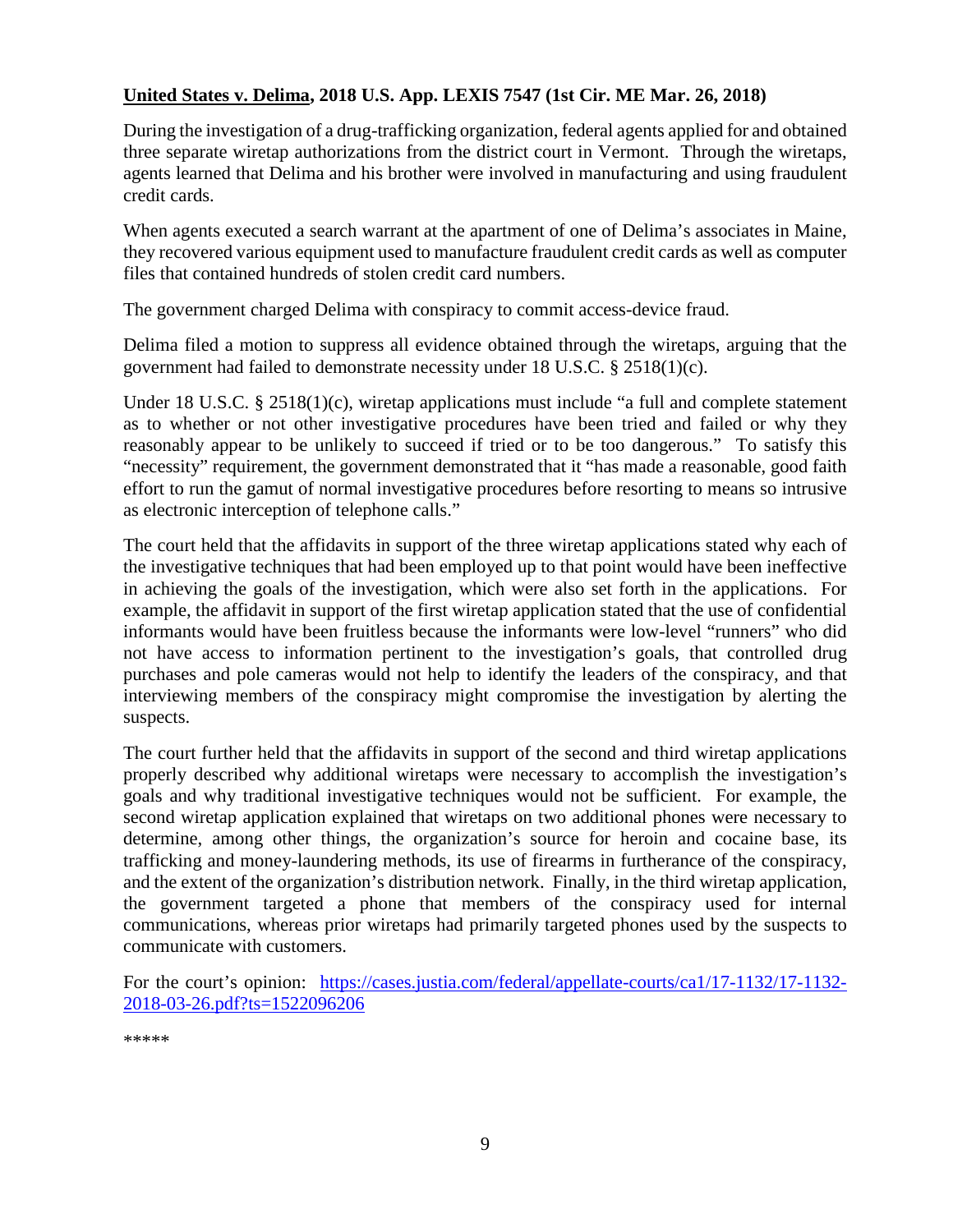# <span id="page-9-0"></span>**Second Circuit**

#### <span id="page-9-1"></span>**United States v. Haak, 884 F.3d 400 (2d Cir. NY 2018**)

Local police officers working on a joint federal-state task force were investigating the death of James Forness from an apparent overdose of heroin laced with fentanyl. After reviewing text messages on Forness' cell phone, officers identified Haak as Forness' likely drug supplier. As a result, an officer contacted Haak and asked him to come to the police station. Haak voluntarily drove to the police station and was interviewed by two officers. Even though Haak was not in custody, the officers advised him of his Miranda rights. The interview was held in a standard interview room, lasted just over thirty minutes, and was video recorded. Both officers spoke to Haak in a conversational tone and both officers were dressed in casual street clothes with no weapons visible. During the interview, Haak was not handcuffed or otherwise restrained and was not arrested at the end of the interview.

Approximately five minutes into the interview, Haak admitted that he supplied the drugs that killed Forness. Afterward, one of the officers told Haak that he would be "walking out" of the station at the end of the interview, but emphasized that Haak needed to "get on board" and cooperate with the officers so they could prevent future heroin-related deaths. The officer made other statements requesting Haak's cooperation and specifically told Haak, "either you can get on board, put the team jersey on here, play for this team, or you can be on the losing team." Haak then identified two of his drug suppliers and over the next few days, working under the direction of the officers, arranged for two controlled purchases of heroin.

Six days after the interview, a federal complaint was filed charging Haak and one of his suppliers with drug-related offenses. Nine months later, a federal grand jury indicted Haak for fentanyl possession and distribution resulting in death.

Haak filed a motion to suppress his statements to the officers. Haak claimed that his statements were coerced by the threat of prosecution if he did not cooperate with the officers.

The district court held that the officer made an implied promise of immunity to Haak when the officer told Haak that in exchange for his cooperation, he would not be charged. As a result, the district court suppressed Haak's statements, concluding that the officer's promise of immunity overbore Haak's will and rendered his statements involuntary. The government appealed.

The Third Circuit Court of Appeals reversed, holding that the district court improperly suppressed Haak's statements.

First, the court held that Haak's initial statements, made before the alleged promise of immunity, approximately five minutes into the interview, were voluntary. The officer told Haak that cell phone records along with the text messages from Forness' phone established that Haak was Forness' drug supplier. In response, Haak nodded his head in agreement and twice again after the officer commented about text messages discovered on Forness' phone. The court found there was nothing in these exchanges to indicate that Haak's responses to the officer's statements were involuntary.

Second, the court held that Haak's will was not overborne by a false promise of immunity from the officer. The officer repeatedly emphasized to Haak that he was not being arrested and that Haak would be "walking out of" the station, which is what occurred. The court found that viewed in this context, the officer's statements were most reasonably understood to communicate that the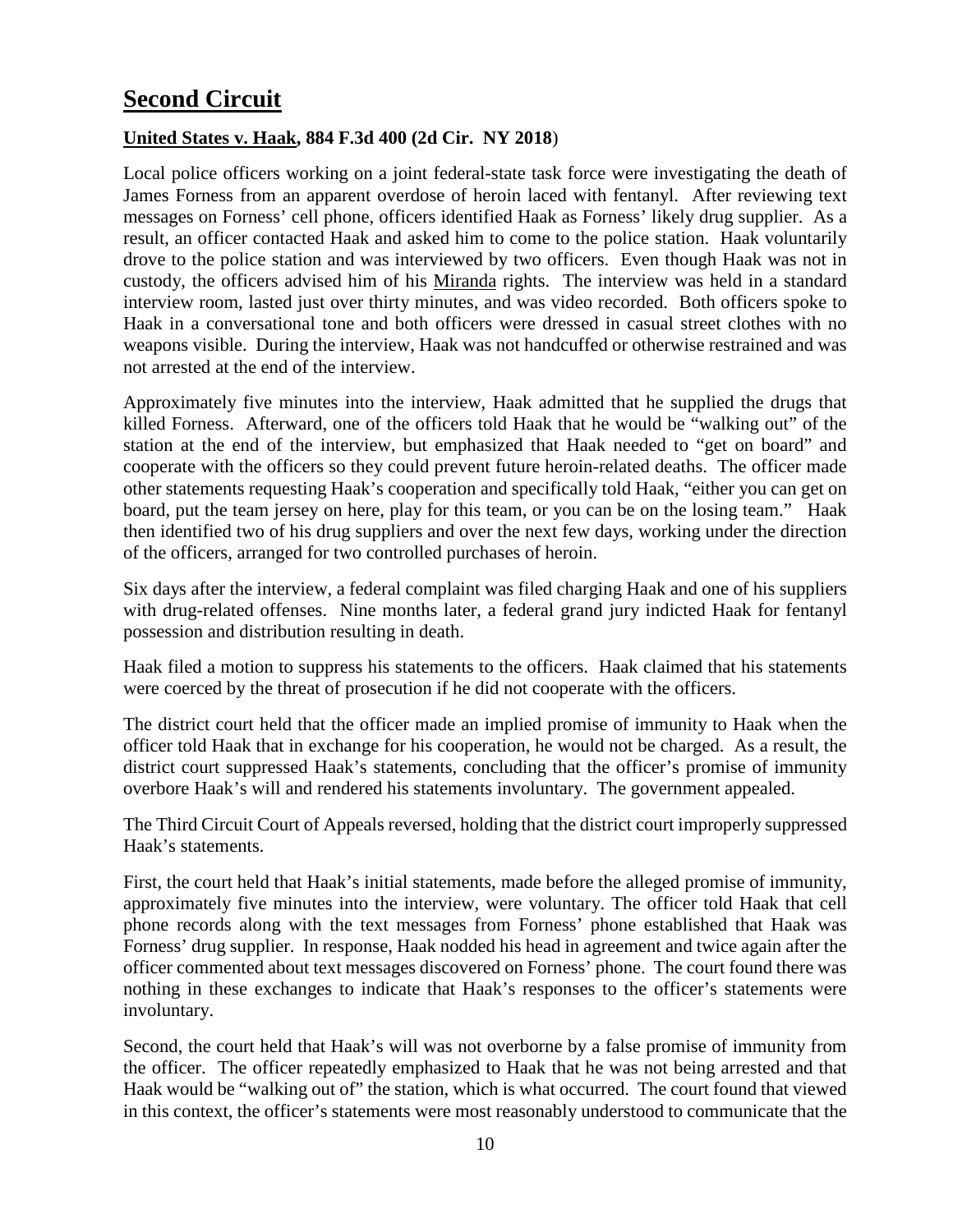officer had no present intent to arrest Haak, not that he was promising him immunity from prosecution. The court noted that the decision not to arrest a suspect at a particular time does not prevent a suspect's future prosecution. The court further added there is nothing improper when an officer truthfully tells a suspect that he will be prosecuted to the full extent of the law if he chooses not to cooperate. In addition, the court found that the officer's "team" reference could not imply a promise of immunity because the analogy is routinely used to refer to individual who cooperate, the vast majority of whom do not receive immunity.

Finally, the court held that there was no other evidence to support Haak's claim that his will was overborne by the officer's conduct. Haak voluntarily went to the police station, and even though he was not in custody, the officer advised Haak of his Miranda rights. The interview lasted just over thirty minutes, Haak was not handcuffed, and nothing about the officers' demeanor, dress, or conduct established Haak's will was overborne.

For the court's opinion: [https://cases.justia.com/federal/appellate-courts/ca2/16-3876/16-3876-](https://cases.justia.com/federal/appellate-courts/ca2/16-3876/16-3876-2018-03-07.pdf?ts=1520440209) [2018-03-07.pdf?ts=1520440209](https://cases.justia.com/federal/appellate-courts/ca2/16-3876/16-3876-2018-03-07.pdf?ts=1520440209)

\*\*\*\*\*

# <span id="page-10-0"></span>**Third Circuit**

#### <span id="page-10-1"></span>**Haberle v. Troxell, 2018 U.S. App. LEXIS 6926 (3d Cir. PA Mar. 20, 2018)**

Timothy Nixon suffered from a variety of mental health issues. In May 2013, Nixon was living with Nicole Haberle when he had a serious mental health episode involving severe depression. Nixon called Haberle, told her that he was suicidal, and then broke into a friend's home and took a handgun. Afterward, Nixon went to his cousin's apartment.

Fearing for Nixon's life, Haberle called the Borough of Nazareth Police Department and reported the incident. Officer Troxell obtained a warrant for Nixon's arrest and went to the cousin's apartment with other officers to arrest Nixon. Upon arriving at the apartment, some of the officers suggested setting up a perimeter and asking the Pennsylvania State Police to send crisis negotiators. Other officers suggested asking Haberle to help communicate with Nixon. Officer Troxell refused those suggestions and told the other officers that he was immediately going to the apartment because "that is how we do things in Nazareth." Officer Troxell went to the apartment, knocked on the door, and identified himself as a police officer. Nixon then committed suicide by shooting himself.

Haberle sued Officer Troxell, claiming that his actions constituted an unlawful seizure in violation of the Fourth Amendment as well as a state-created danger in violation of the Due Process Clause of the Fourteenth Amendment. Haberle also sued the Borough of Nazareth, claiming the Borough violated the Americans with Disabilities Act (ADA).

First, the court held that Officer Troxell's actions did not constitute an unlawful seizure. Whether or not well advised, and despite his crudely expressed intentions, Officer Troxell merely knocked on the door and announced his presence. The court concluded that this, by itself, was not enough to violate the Fourth Amendment. The court added that even if a seizure had occurred, it would have been lawful because Officer Troxell had a valid warrant for Nixon's arrest.

Next, the court held that Officer Troxell's actions did not cause a state-created danger. The Due Process Clause of the Fourteenth Amendment, requires the government to protect individuals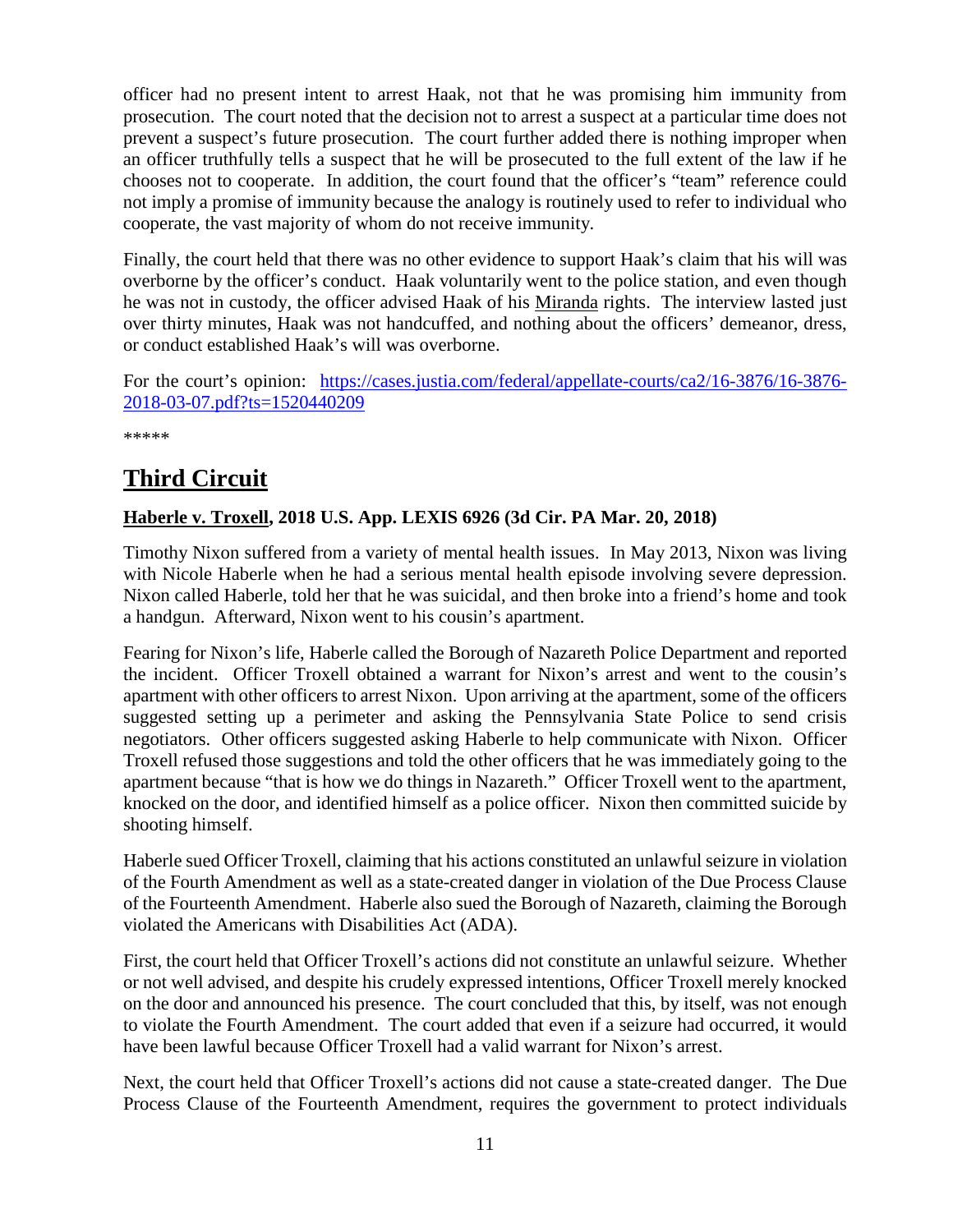against dangers, which includes self-inflicted injury that the government creates. Under the statecreated danger doctrine, a plaintiff must establish, among other things, that a state actor acted with a conscious disregard of a great risk of harm to an individual. Here, the court found that Officer Troxell's decision to ignore the advice of other officers fell beneath the threshold of conscious disregard of a great risk of harm to Nixon. According to the court, the fact that Officer Troxell chose to immediately knock while other officers counseled waiting manifested only a disagreement over how to manage a risk, not a disregard of it.

Finally, the court concluded that it is possible for police officers to violate the ADA when making an arrest by failing to provide reasonable accommodations for a qualified arrestee's disability; therefore, subjecting the arrestee to discrimination. The court added that this position is supported by other federal circuits, and even though there is some disagreement concerning the point during a law enforcement encounter at which the ADA applies to police conduct, no court of appeals has held that the ADA does not apply at all. However, even though the ADA generally applies in the arrest context, the court held that Haberle's claim for money damages against the Borough failed as a matter of law because Haberle did not allege that the Borough acted with deliberate indifference to the risk of an ADA violation. Specifically, Haberle did not claim that the Borough was aware that its existing policies made it substantially likely that disabled individuals would be denied their federally protected rights under the ADA.

For the court's opinion: [https://cases.justia.com/federal/appellate-courts/ca3/16-2074/16-2074-](https://cases.justia.com/federal/appellate-courts/ca3/16-2074/16-2074-2018-03-20.pdf?ts=1521565208) [2018-03-20.pdf?ts=1521565208](https://cases.justia.com/federal/appellate-courts/ca3/16-2074/16-2074-2018-03-20.pdf?ts=1521565208)

\*\*\*\*\*

# <span id="page-11-0"></span>**Fourth Circuit**

#### <span id="page-11-1"></span>**United States v. Bowman, 884 F.3d 200 (4th Cir. NC 2018)**

A patrol officer received a tip that two men suspected of transporting methamphetamine were possibly driving an older model, red Lexus in the area. At approximately 3:40 a.m., the officer saw an older model red Lexus and followed it. The officer stopped the vehicle for weaving over the fog line and speeding. The officer spoke with the driver, Bowman, who appeared to be nervous when he gave the officer his driver's license and registration. The officer also noticed that the passenger, Alvarez, appeared to be nervous. Inside the vehicle, the officer saw an energy drink, food and food wrappers, in the front seat, and a suitcase and loose items of clothing in the backseat. The officer believed the presence of these items suggested that Bowman and Alvarez could have been travelling for a long period of time.

The officer directed Bowman to sit in his patrol car while he ran a check on Bowman's driver's license and registration. While the officer processed Bowman's information, he asked Bowman where he and Alvarez had come from and where they were going. Bowman told the officer that he was going home after having picked up Alvarez from Alvarez's girlfriend's house. Bowman was unable to give the officer the girlfriend's address, but he told the officer that he had entered the address into the Lexus' GPS.

The officer also asked Bowman how he was employed, and Bowman told the officer that he was a welder, but that he was currently laid off from work. When the officer asked Bowman if he had any prior speeding violations, Bowman told the officer he had one prior ticket while driving a different vehicle that he had purchased online and added that he liked to buy cheap cars from Craigslist. The officer found it suspicious that Bowman was driving a Lexus and admitted that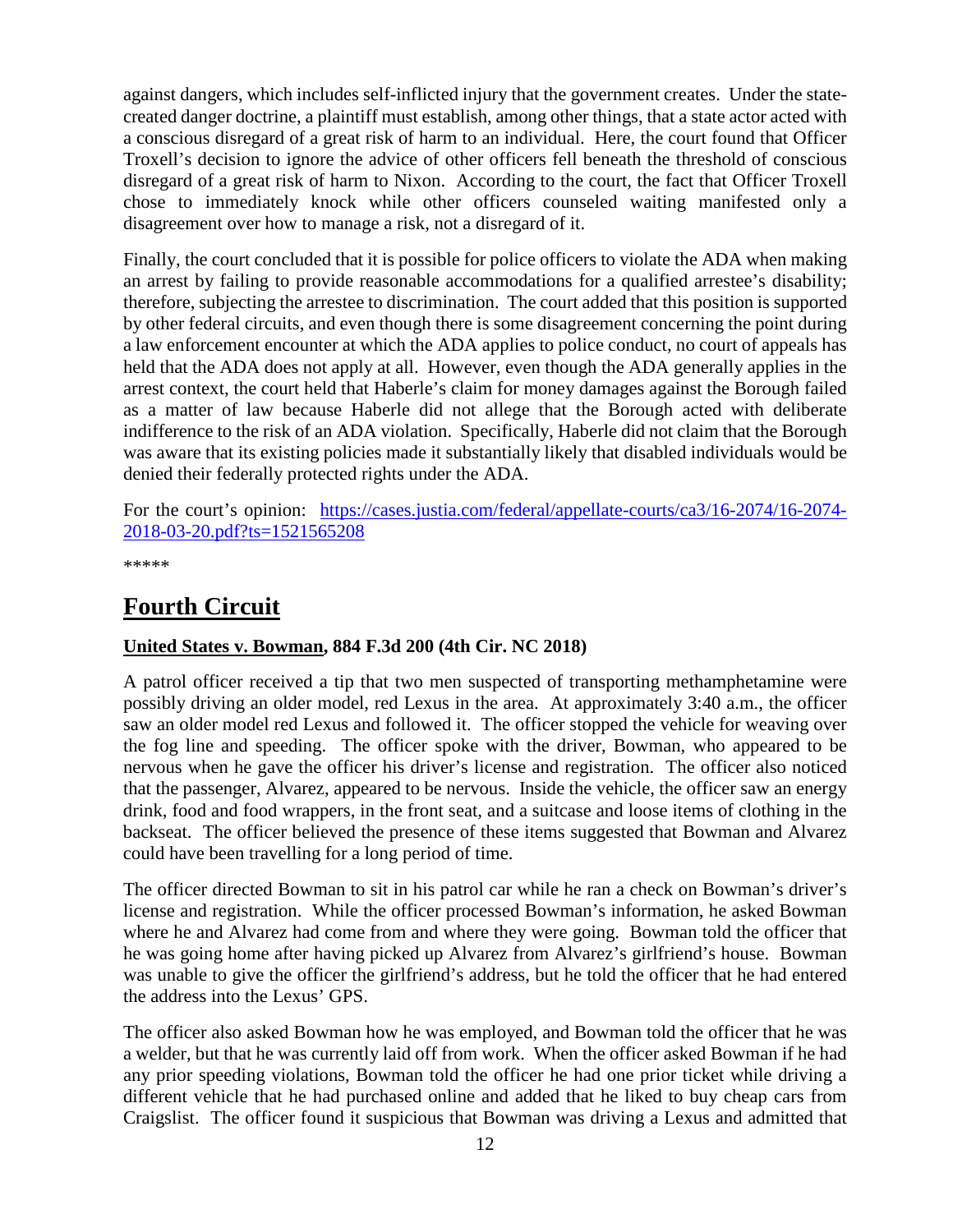he recently bought another car from Craigslist. Based on his experience, the officer knew that drug traffickers often used multiple, different vehicles to transport narcotics.

The officer issued Bowman a warning for the traffic violations and then completed the stop by returning Bowman's driver's license and registration and shaking his hand. As Bowman began to exit the patrol car, the officer asked if he could speak with Bowman further. Bowman agreed and remained in the patrol car. The officer again asked Bowman where he had been that evening. Bowman reiterated that he had picked up Alvarez from Alvarez's girlfriend's house, but that he could not remember exactly where she lived. The officer then told Bowman that he was going to ask Alvarez some questions, and Bowman said, "okay." As the officer was getting out of the patrol car, he told Bowman, "just hang tight right there, okay," to which Bowman replied, "oh, okay."

The officer asked Alvarez questions about where he and Bowman had been that morning. Alvarez gave an inconsistent story, telling the officer they had been visiting friends in Georgia. The officer went back to his patrol car and after Bowman repeated that he and Alvarez had come from the home of Alvarez's girlfriend, the officer asked if there was any methamphetamine in the Lexus. Bowman denied there was any methamphetamine in the vehicle and refused to give the officer consent to search it. The officer contacted a K-9 officer who walked his drug-sniffing dog around the Lexus. After the dog alerted to the presence of drugs, the officer searched the Lexus and found methamphetamine, digital scales, and ammunition.

The government charged Bowman with possession with intent to distribute methamphetamine. Bowman filed a motion to suppress the evidence discovered in his vehicle, arguing that the officer unlawfully prolonged the duration of the traffic stop without consent or reasonable suspicion.

The court agreed. It was undisputed that the initial traffic stop was complete when the officer issued Bowman a warning citation, returned his documents, and shook his hand. It was also undisputed that Bowman consented to the officer's request to answer additional questions, which the officer did for approximately 40 seconds. However, the court concluded that this brief consensual encounter became a Fourth Amendment seizure when the officer told Bowman to "hang tight" in the patrol car while the officer questioned Alvarez.

The court further held that Bowman's seizure was not justified by reasonable suspicion. The court concluded that the totality of the circumstances, notably Bowman and Alvarez' nervousness, an energy drink, food wrappers, a suitcase, loose clothing, Bowman's uncertainty about the address of Alvarez's girlfriend, and Bowman's vehicle purchases did not provide reasonable suspicion to believe Bowman was engaged in criminal activity. As a result, the court held that the officer unreasonably prolonged the duration of the traffic stop; therefore, the district court should have suppressed the evidence recovered from Bowman's vehicle.

For the court's opinion: [https://cases.justia.com/federal/appellate-courts/ca4/16-4848/16-4848-](https://cases.justia.com/federal/appellate-courts/ca4/16-4848/16-4848-2018-03-01.pdf?ts=1519938045) [2018-03-01.pdf?ts=1519938045](https://cases.justia.com/federal/appellate-courts/ca4/16-4848/16-4848-2018-03-01.pdf?ts=1519938045)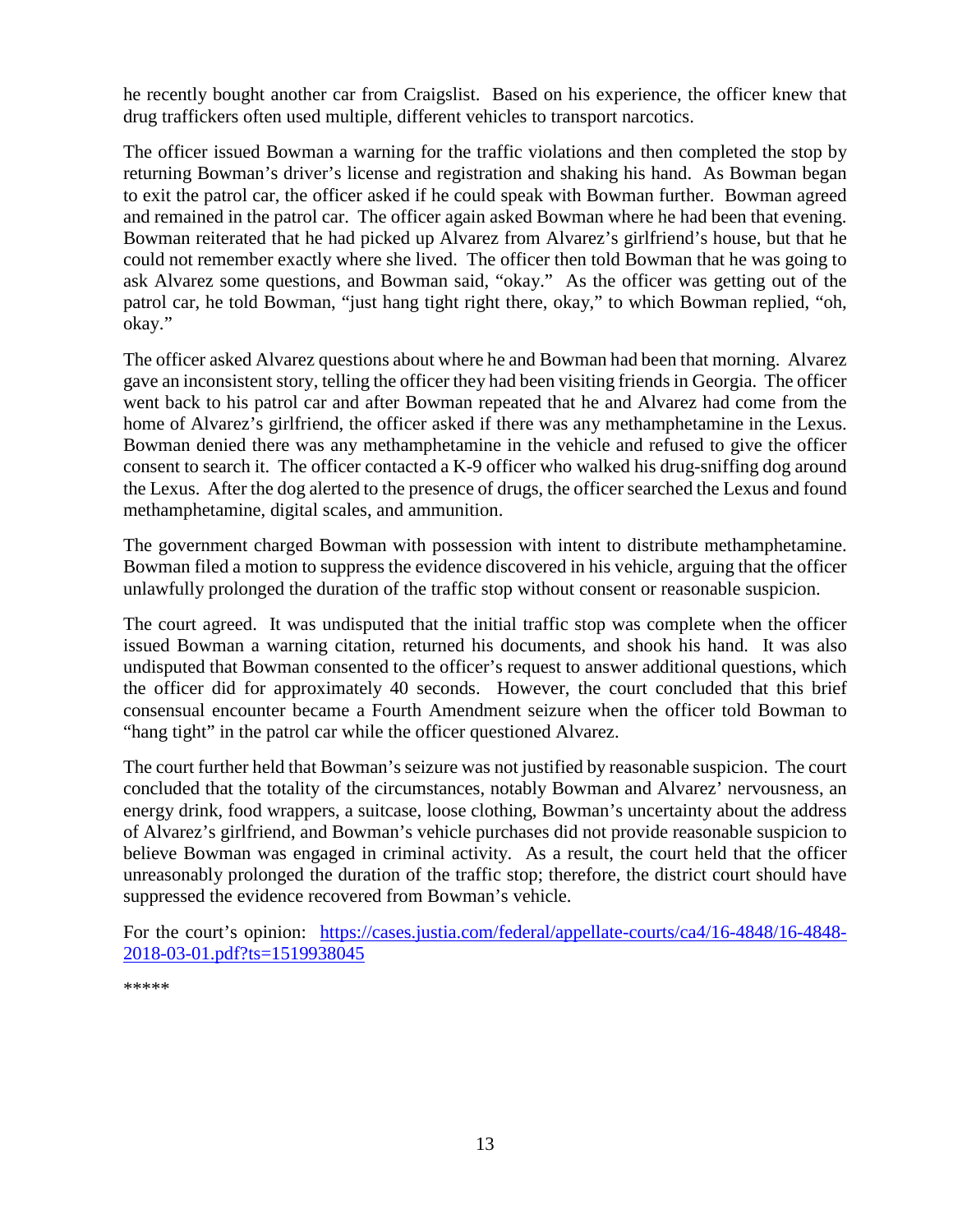# <span id="page-13-0"></span>**Fifth Circuit**

#### <span id="page-13-1"></span>**United States v. Molina-Isidoro, 884 F.3d 287 (5th Cir. TX 2018)**

Molina attempted to enter the United States at a border crossing in El Paso, Texas. Customs and Border Protection officers detected anomalies while x-raying Molina's suitcase and referred her to a secondary inspection area. When officers searched Molina's suitcase, they found a hidden compartment that contained over four kilograms of methamphetamine.

While questioning Molina, federal agents conducted a manual search of Molina's phone, looking at the Uber and the WhatsApp apps. On WhatsApp, the agents found a conversation between Molina and another person concerning the details of her trip. After the search, the agents kept Molina's phone, but did not conduct a forensic search of it.

The government charged Molina with two drug offenses.

Molina filed a motion to suppress the evidence obtained from the search of her cell phone. Molina argued that the warrantless search of her cell phone, incident to her arrest, was unlawful.

First, the court declined to adopt a general rule concerning how the government's border search authority applies to modern technology, such as cell phones or other electronic devices. Second, the officers lawfully scanned and searched Molina's suitcase, in which the methamphetamine was discovered, during a lawful border search. Third, the agents reasonably relied in good faith on this broad border-search authority to search the apps on Molina's cell phone. Fourth, while the Supreme Court in [Riley v. California](https://www.supremecourt.gov/opinions/13pdf/13-132_8l9c.pdf) held that the traditional search-incident-to-arrest rationale did not apply to cell phones generally, the Court left open the possibility that "other case-specific exceptions may still justify a warrantless search of a particular phone." Consequently, in this case, the court found that "it was reasonable for the agents to continue to rely on the robust body of pre-Riley case law that allowed warrantless searches of computers and cell phones." Fifth, the court recognized that no post-Riley decision issued before or after the search in this case has required a warrant for a border search of an electronic device. Finally, only two of the many federal cases addressing border searches of electronic devices have ever required any level of suspicion. In those cases, the court noted that they both required only reasonable suspicion and that was for more intrusive forensic searches.

For the court's opinion: [https://cases.justia.com/federal/appellate-courts/ca5/17-50070/17-](https://cases.justia.com/federal/appellate-courts/ca5/17-50070/17-50070-2018-03-01.pdf?ts=1519950616) [50070-2018-03-01.pdf?ts=1519950616](https://cases.justia.com/federal/appellate-courts/ca5/17-50070/17-50070-2018-03-01.pdf?ts=1519950616)

\*\*\*\*\*

#### <span id="page-13-2"></span>**Hernandez v. Mesa, 2018 U.S. App. LEXIS 7161 (unpublished) (5th Cir. TX Mar. 20, 2018)**

A United States Border Patrol Agent, Jesus Mesa, Jr., standing in the United States, shot and killed Sergio Hernandez Guereca, a fifteen-year old Mexican citizen, standing in Mexico. Hernandez's parents (plaintiffs) filed a lawsuit against Agent Mesa under [Bivens,](https://supreme.justia.com/cases/federal/us/403/388/case.html) alleging that Agent Mesa violated their son's rights under the Fourth and Fifth Amendments. Specifically, the plaintiffs alleged that Agent Mesa violated the Fourth Amendment by using excessive force against Hernandez, and the Fifth Amendment by depriving Hernandez of due process.

The Fifth Circuit Court of Appeals, sitting en banc, without deciding the issue, assumed that the plaintiffs could sue Agent Mesa under Bivens. However, the court then held that the plaintiffs failed to state a claim for a violation of the Fourth Amendment because Hernandez was a Mexican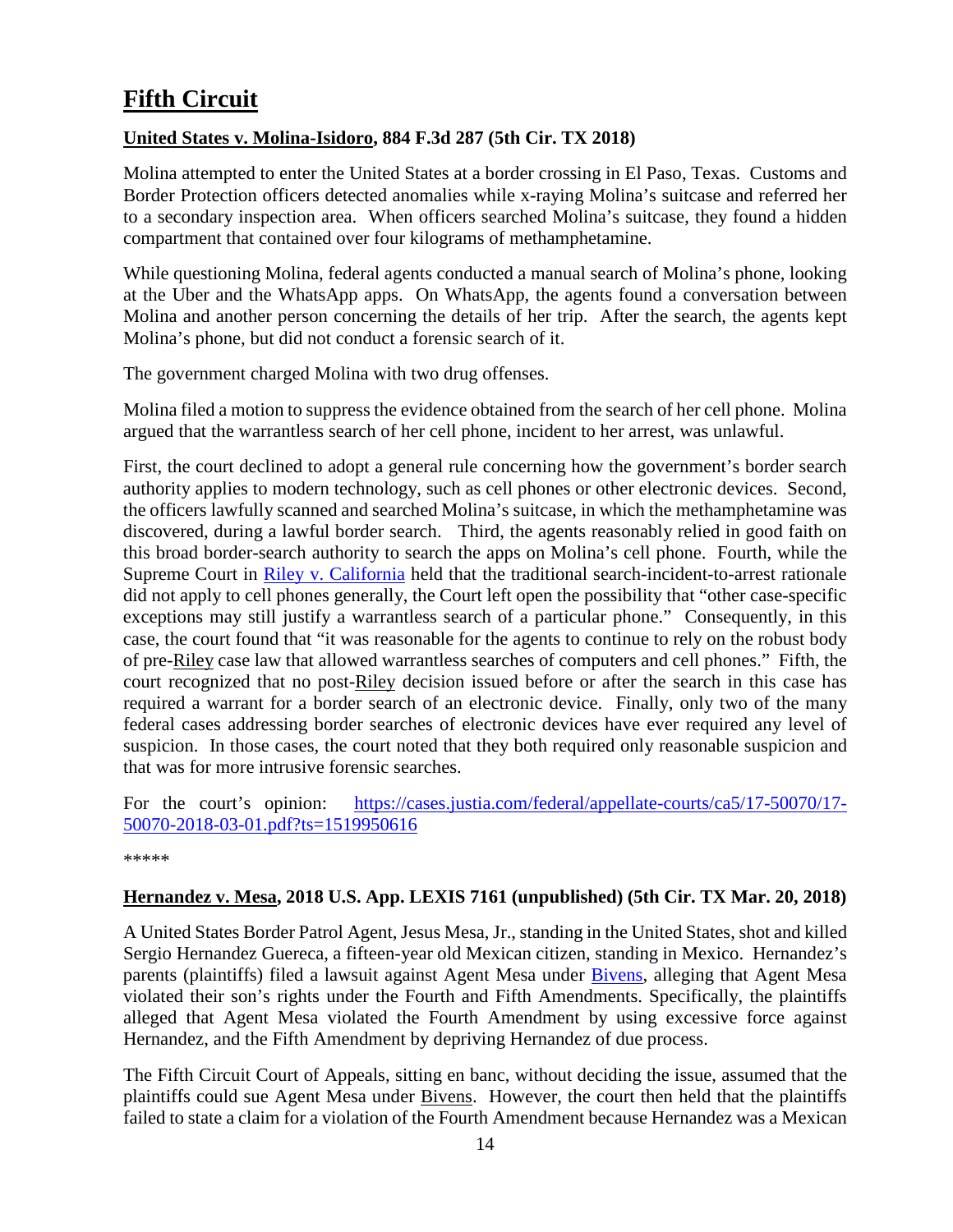citizen who had no "significant voluntary connection to the United States" and "was on Mexican soil at the time he was shot." Consequently, the court dismissed the plaintiff's Fourth Amendment excessive force claim.

The court further held that Agent Mesa was entitled to qualified immunity on the plaintiffs' Fifth Amendment due process claim. Again, the court did not decide whether the plaintiffs could sue Agent Mesa under Bivens. Instead, the court granted Agent Mesa qualified immunity, finding that at the time of the shooting it was not clearly established that shooting across the United States border into Mexico and injuring someone with no significant connection to the United States was unlawful.

Significantly, the Fifth Circuit Court of Appeals dismissed the lawsuit without deciding whether the plaintiffs had stated a valid constitutional claim under the Fourth or Fifth Amendments and whether they could sue Agent Mesa under Bivens. Hernandez appealed to the Supreme Court.

The Supreme Court vacated the Fifth Circuit Court of Appeal's judgment and remanded the case on June 26, 2017. In part, the Court found that the Fifth Circuit should determine whether the plaintiffs have the right to sue Agent Mesa for the alleged Fourth and Fifth Amendment violations under Bivens, as no federal statute authorizes an action by a foreign citizen injured on foreign soil by a federal law enforcement officer under these circumstances. To determine this issue, the Court directed the Fifth Circuit Court of Appeals to apply the facts of the case to the two-prong test the Court outlined in [Ziglar v. Abbasi,](https://www.supremecourt.gov/opinions/16pdf/15-1358_6khn.pdf) decided on June 19, 2017. In Abbasi, the Court noted that it does not favor judicially implied causes of action, such as Bivens, because under the separation of powers principle, Congress is in a better position to create express causes of action. Going forward, the Court commented that lower courts should determine if a case "is different in a meaningful way" from prior Bivens cases and if any "special factors" are present that would preclude extending Bivens.

On remand, the Fifth Circuit Court of Appeals dismissed the lawsuit against Mesa. First, the court held that this was not a typical excessive force case against a federal law enforcement officer. The court found that the transnational aspect of the facts presented a meaningful difference that would present a "new context" for a Bivens claim. Because Hernandez was a Mexican citizen with no ties to the United States, and his death occurred on Mexican soil, the existence of any Constitutional rights he might have had raises novel and disputed issues. In addition, the court recognized that there has been no direct judicial guidance concerning the extraterritorial scope of the Constitution and its potential application to foreign citizens on foreign soil.

Although the "newness" of this "new context," by itself, warranted the dismissal of Hernandez's claim, the court further added that several "special factors" existed that precluded the court from extending Bivens in this area. The court found that judicially creating a cause of action in this transnational context would increase the likelihood that Border Patrol agents would "hesitate in making split second decisions." The court also noted that extending Bivens in this context risked interference with foreign affairs and diplomacy in general. Finally, the court noted that Congress' failure to provide causes of action in other related legislation was intentional and represented Congress' refusal to create private rights of action against federal officials for injuries to foreign citizens on foreign soil. The court concluded by stating that it "is not credible that Congress would favor judicial invention of those rights."

For the court's opinion: <http://www.ca5.uscourts.gov/opinions/pub/12/12-50217-CV1.pdf>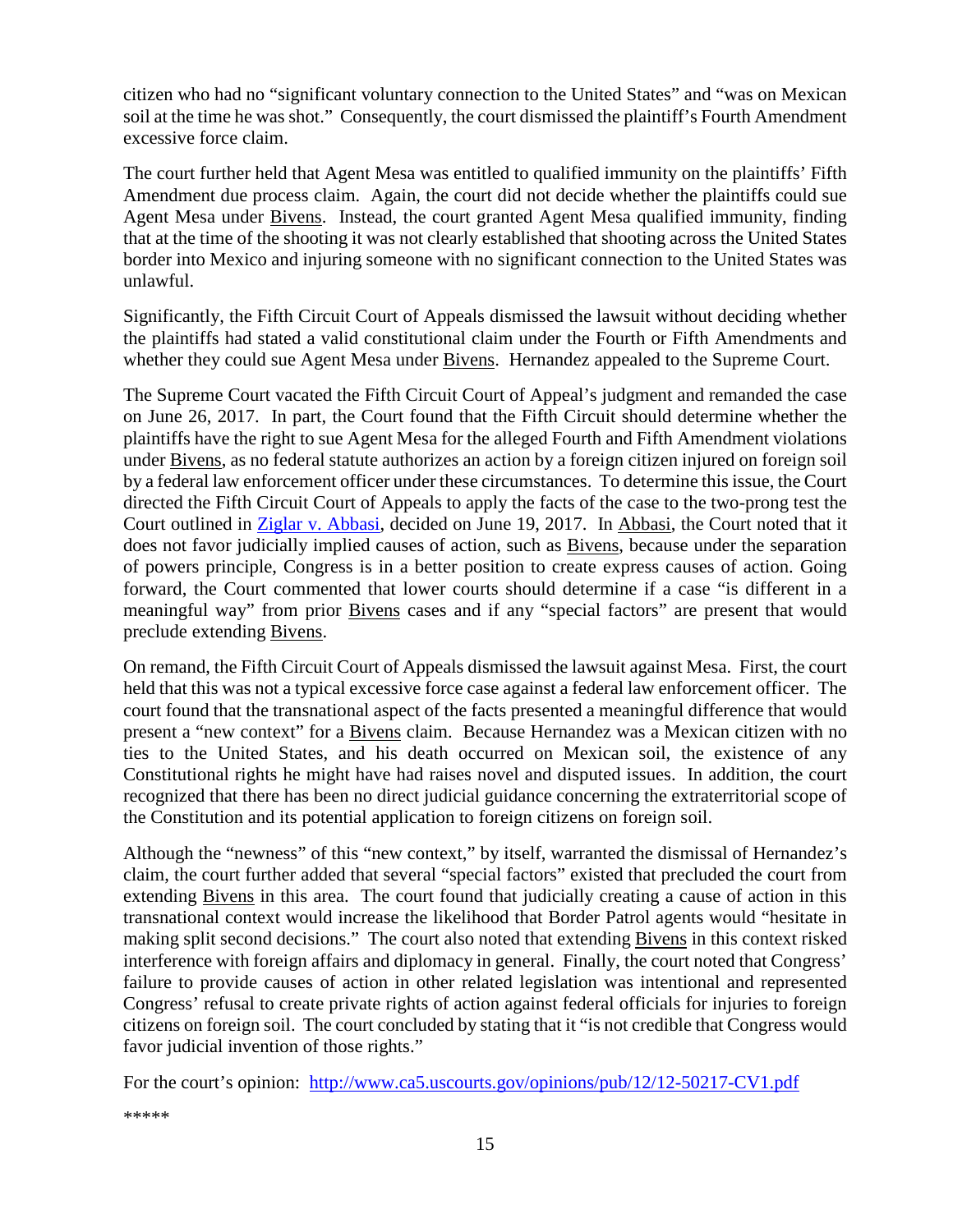#### <span id="page-15-0"></span>**United States v. Mendez, 2018 U.S. App. LEXIS 7498 (5th Cir. TX Mar. 23, 2018)**

Police officers obtained a no-knock warrant to search Mendez's house for drugs. Mendez was a known gang member with an extensive criminal history, who the officers considered armed, dangerous, and unstable. Unable to secure a SWAT team to assist in the execution of the warrant, officers decided to surveil Mendez's house and execute the warrant after he left.

After Mendez and his girlfriend left the house, officers entered the house and began to search it. In the meantime, an officer in a marked police car was directed to conduct a traffic stop on Mendez. The officer stopped Mendez less than one minute after he left his house, approximately a half-mile away. During the stop, an officer searched Mendez's car and found a loaded revolver in a purse located on the front, passenger-side floorboard. The officer drove Mendez back to his house after the other officers secured it.

While searching Mendez's house, officers discovered loose ammunition and an empty Glock pistol case. After completing the search, the officers arrested Mendez for being a felon in possession of ammunition and transported him to the police station. An officer advised Mendez of his Miranda rights, which he waived. Mendez claimed ownership of the revolver discovered in the purse and told officers where to find a Glock pistol and some ammunition in his house. Officers returned to Mendez's house and found the Glock pistol and ammunition.

The government charged Mendez with being a felon in possession of a firearm.

Mendez filed a motion to suppress the revolver, his statements to the officers, and the Glock pistol and ammunition found during the second search. The district court held that the initial stop of Mendez nearly a half-mile from his home was unlawful under [Bailey v. United States](https://www.supremecourt.gov/opinions/12pdf/11-770_j4ek.pdf) and suppressed the revolver. However, the district court found that Mendez's lawful arrest for being a felon in possession of ammunition was attenuated from his initial unlawful detention; therefore, Mendez's subsequent statements to the officers at the police station and the evidence discovered during the second search of his house was admissible. Mendez appealed to the Fifth Circuit Court of Appeals.

First, the court held that Mendez's post-Miranda statements were voluntary. The court found that there was no evidence of physical coercion during the 90-minute interview. In addition, Mendez was handcuffed in the front rather than from behind, he was allowed to take breaks, and was offered water.

Next, the court held that Mendez's post-Miranda statements were sufficiently attenuated from the initial traffic stop and search of his car.

When applying the attenuation doctrine, the court evaluates the connection between an officer's unlawful conduct and the subsequent discovery of evidence. Factors a court will consider to determine whether challenged custodial statements are the fruit of an unlawful arrest include:

- 1. Whether the suspect was provided Miranda warnings,
- 2. How much time elapsed between the unlawful arrest and the discovery of the evidence,
- 3. Whether any intervening circumstances were present, and
- 4. The purpose and flagrancy of the officer's misconduct.

In this case the court held that the first factor favored the government, as Mendez was provided Miranda warnings, which he waived. The court found that the second factor favored Mendez, as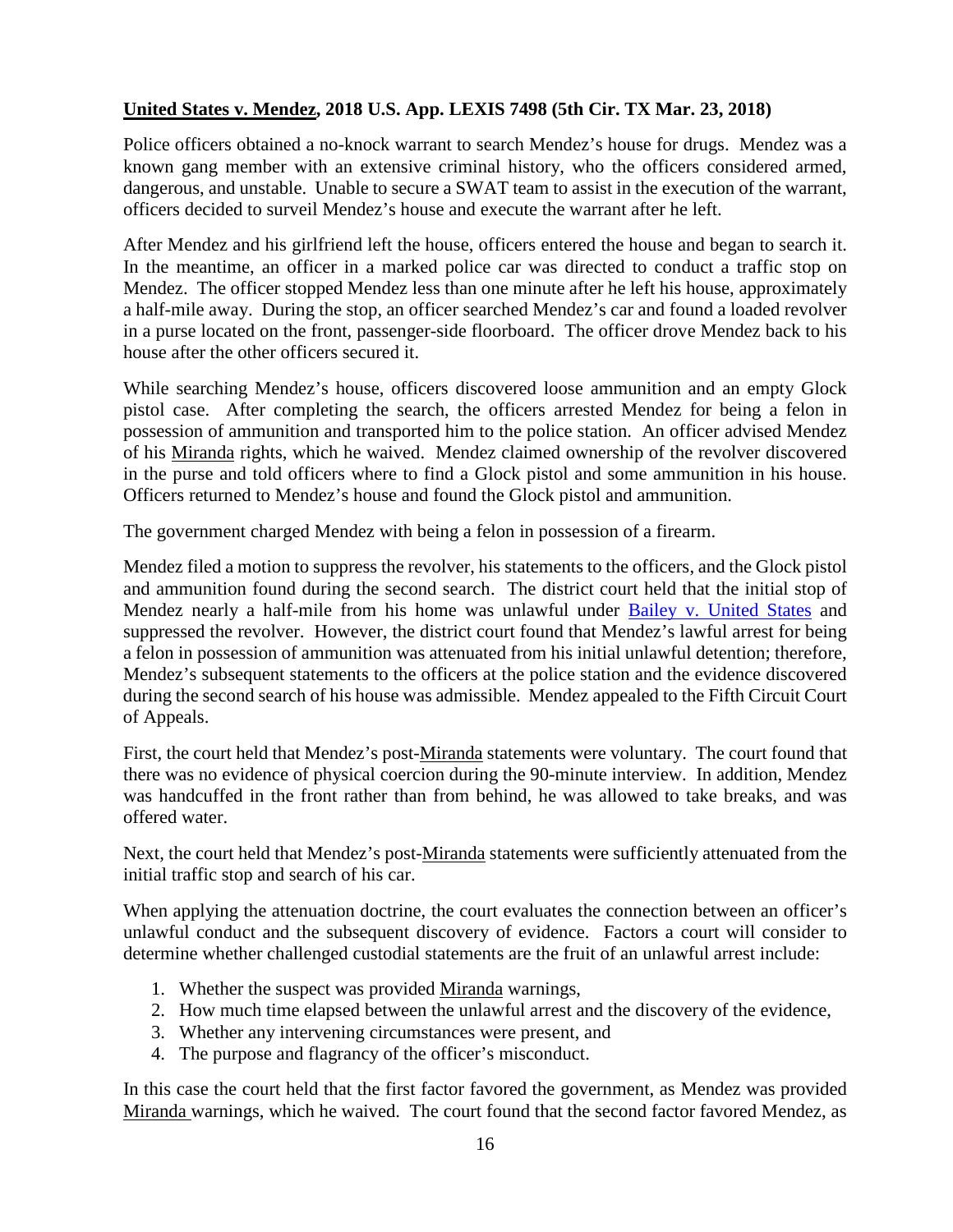only a few hours elapsed between the traffic stop and Mendez's statements to the officers. The court held that the third factor favored the government, as Mendez's lawful arrest for being a felon in possession of ammunition was a critical intervening event between the unlawful stop and his subsequent statements. Finally, the court held that the unlawful stop was not purposeful and flagrant, but instead motivated by legitimate safety concerns. The officers had planned to enter Mendez's house with a SWAT team while Mendez was there. When that plan failed, the officers decided it would be safest to wait for Mendez to leave, because they knew that Mendez was armed, dangerous, and unstable and the officers stopped him as soon as they could after he left his house.

For the court's opinion: [https://cases.justia.com/federal/appellate-courts/ca5/16-41057/16-](https://cases.justia.com/federal/appellate-courts/ca5/16-41057/16-41057-2018-03-23.pdf?ts=1522072815) [41057-2018-03-23.pdf?ts=1522072815](https://cases.justia.com/federal/appellate-courts/ca5/16-41057/16-41057-2018-03-23.pdf?ts=1522072815)

\*\*\*\*\*

#### <span id="page-16-0"></span>**United States v. Perales, 2018 U.S. App. LEXIS 8112 (5th Cir. TX Mar. 30, 2018)**

A police officer saw a pickup truck operating with a non-functioning brake light. A computer check of the vehicle's license plate indicated the truck might not be insured. The officer conducted a traffic stop and asked the driver, Perales, for his identification and proof of insurance. Perales gave the officer his identification, but he could not readily locate his insurance card. Eventually, Perales looked in the glove compartment, which was empty except for the insurance documents. The officer noticed the insurance policy had been purchased the day before and that it was only valid for thirty days. Based on his experience, the officer knew that it was common for drug traffickers to be unfamiliar with the location of insurance documents and for the interior of their vehicles to lack signs of personalization. In addition, the officer knew it was common for drug traffickers to get a 30-day liability insurance policy so that if the vehicle was seized carrying contraband, the trafficking organization would not lose money from having purchased a longer policy.

After receiving Perales' identification and insurance paperwork, the officer asked Perales to exit his truck and accompany him to his patrol car. The officer had Perales sit in the front passenger seat of the patrol car while he began his computer checks. During this time, the officer asked Perales several questions about his ownership of the truck and his travel plans. At some point, the officer became suspicious because Perales gave him inconsistent or deceptive answers to his questions. While the officer waited for the computer checks to come back, he asked Perales for consent to search his pickup truck. Perales consented. At the time of the request, the officer had not yet returned Perales' driver's license or issued him a citation. Perales remained seated in the unlocked patrol car while the officer and a second officer, who had been riding in the back seat of the patrol car during the stop, searched the pickup truck. The officers found almost three kilograms of cocaine concealed in the engine compartment of the vehicle.

The government charged Perales with drug-related offenses.

Perales filed a motion to suppress the cocaine discovered in his truck, claiming that he did not voluntarily consent to the search of his vehicle. Specifically, Perales argued that the officer's failure to return his identification documents prior to asking for consent to search constituted coercion that rendered his consent involuntary.

The court disagreed. A police officer's failure to return identification documents prior to requesting consent to search does not automatically render a person's consent involuntary. Instead, an officer's retention of identification documents is one factor a court considers when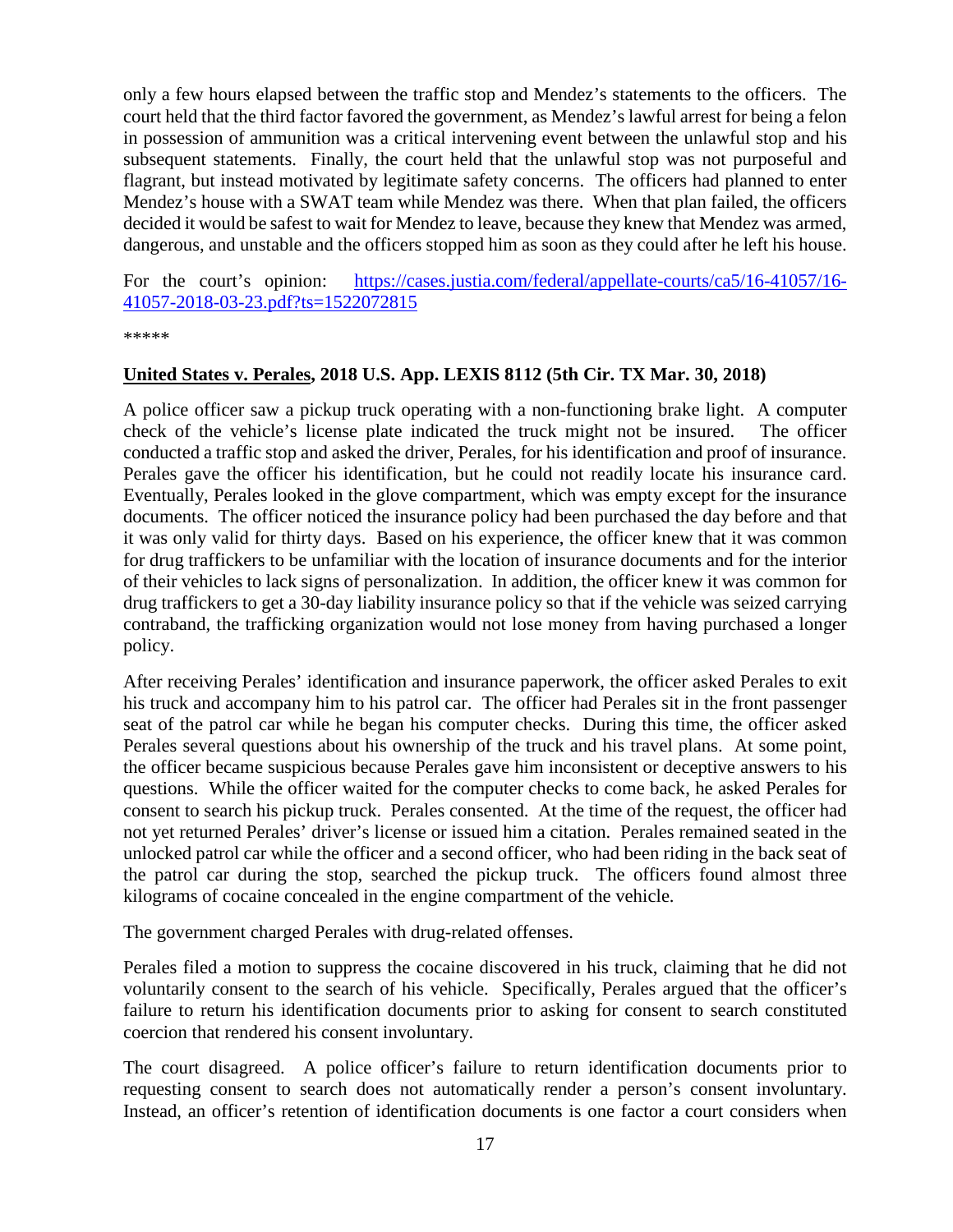determining whether an officer used coercion to obtain consent. In this case, the officer's initial stop was justified and during the stop the officer was allowed to examine Perales' driver's license and registration and to conduct computer checks. Approximately ten minutes elapsed between the officer's initial encounter with Perales and when he asked Perales for consent to search his pickup truck. Although it was not clear at what point the computer checks were completed, it was clear that they were not completed when the officer asked Perales for consent to search. The court held there was nothing improper about the officer asking Perales for consent to search before the computer checks were completed. In addition, the court added that Perales did not argue the ten minutes that elapsed before the officer asked for consent to search was unreasonable.

The court further held that the officer's interaction with Perales was cordial and he did not use verbal threats or intimidation to obtain Perales' consent. In addition, the court found that placing Perales in the front seat of his patrol car while he ran the computer checks did not constitute coercion.

Finally, the court held that the second officer's presence did not create a coercive environment as he did not exit the patrol car during the traffic stop or otherwise interact with Perales before searching his vehicle.

For the court's opinion: [https://cases.justia.com/federal/appellate-courts/ca5/17-40005/17-](https://cases.justia.com/federal/appellate-courts/ca5/17-40005/17-40005-2018-03-30.pdf?ts=1522431081) [40005-2018-03-30.pdf?ts=1522431081](https://cases.justia.com/federal/appellate-courts/ca5/17-40005/17-40005-2018-03-30.pdf?ts=1522431081)

\*\*\*\*\*

# <span id="page-17-0"></span>**Sixth Circuit**

#### <span id="page-17-1"></span>**United States v. Tagg, 2018 U.S. App. LEXIS 7603 (6th Cir. MI Mar. 27, 2018)**

Police officers obtained a warrant to search Tagg's residence for child pornography. In the affidavit in support of the warrant, officers explained how they identified the IP address that accessed a child pornography website and they connected the IP address to Tagg's residence. The officers also outlined Tagg's internet browsing history, which Tagg did not dispute. Specifically, the affidavit stated that: (1) Tagg spend around five hours logged into Playpen, a known child pornography website (which also contained legal child erotica) under the pseudonym "derpderk." (2) Tagg opened the website's "index" and browsed them for topics of interest to him. (3) Tagg clicked on the "Pre-Teen Videos" entry in the index. (4) After browsing that topic, Tagg viewed a collection of pages under the heading "Girls HC"-which, in the pornography world, means explicit, penetrative sexual acts. (5) Tagg then accessed a message board "video collection clow85." (6) On other occasions, Tagg accessed pages with sexually suggestive titles involving children. The affidavit, did not however, state whether Tagg actually viewed or downloaded any illegal files.

The magistrate judge approved the warrant, which indicated that the officers had established probable cause that Tagg violated 18 U.S.C. § 2252(a)(5) (access of a website with the intent to view child pornography) and that evidence of the crime would be found at Tagg's residence. The officers searched Tagg's home and found over 20,000 files of child pornography on his personal computers.

The government charged Tagg with receiving and possessing child pornography.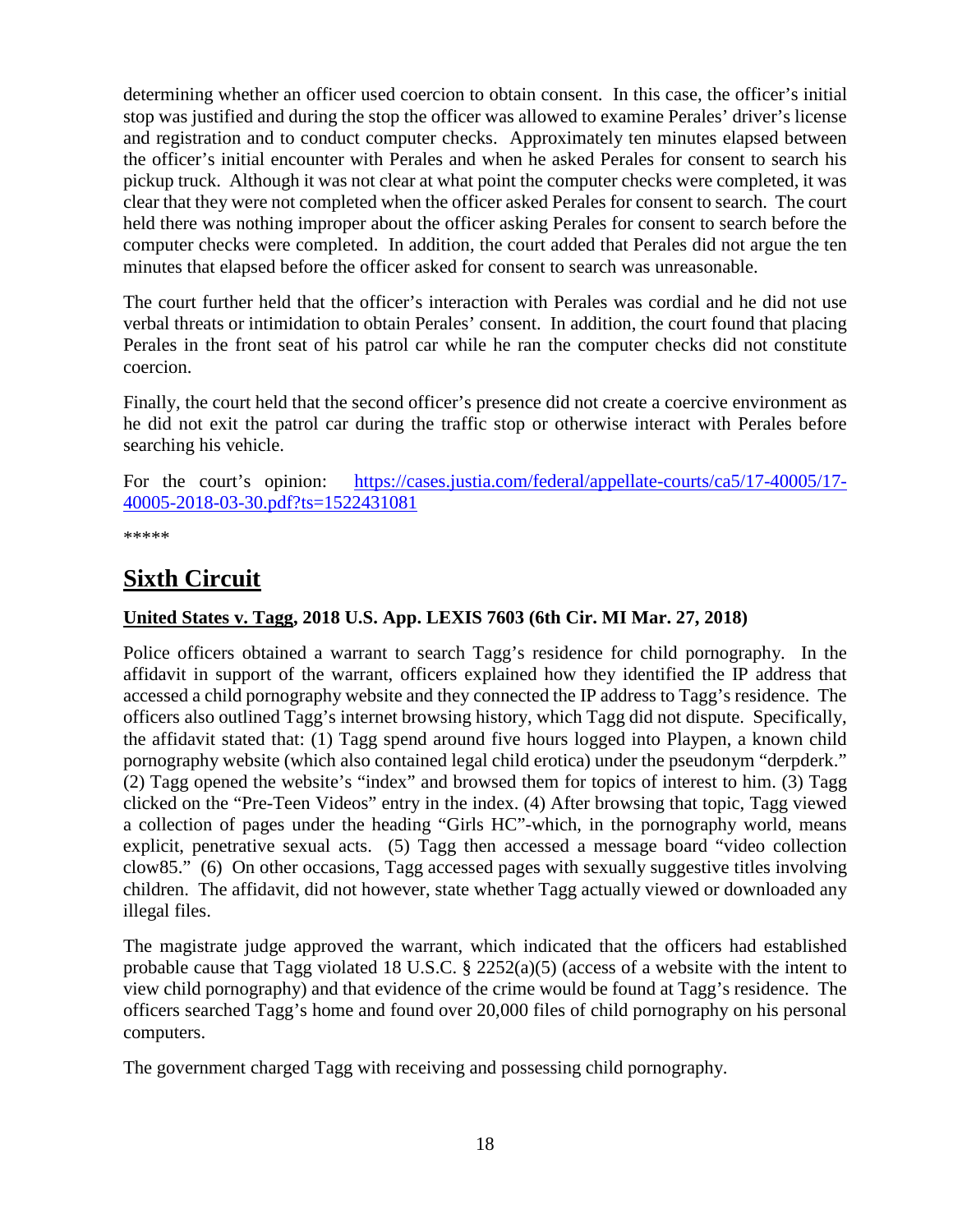Tagg filed a motion to suppress the evidence seized by the government. Tagg argued that the search warrant was defective because the affidavit did not allege that he viewed child pornography. In addition, Tagg claimed that the use of a computer to allegedly commit a crime did not automatically justify a search of his home.

The district court held that the warrant to search Tagg's home was invalid. Specifically, the court held that the officers did not establish probable cause to search Tagg's home for child pornography because the affidavit in support of the warrant did not state that Tagg actually clicked on or viewed any files containing child pornography. The court further held that the good-faith exception did not apply because the officers acted recklessly and because no reasonable officer could have relied on the warrant. The government appealed.

The Sixth Circuit Court of Appeals reversed. The court reminded the district court that in **District** [of Columbia v. Wesby,](https://www.supremecourt.gov/opinions/17pdf/15-1485_new_8n59.pdf) the Supreme Court held that "probable cause deals with probabilities and depends on the totality of the circumstances," and that probable cause "requires only a probability or substantial chance of criminal activity, not an actual showing of such activity." The court also added that in Wesby, the Supreme Court found that "probable cause does not require officers to rule out a suspect's innocent explanation for suspicious facts." Finally, the court also reminded the district court that it has repeatedly held that "visiting or subscribing to a website containing child pornography creates a reasonable inference that the user has stored child pornography on their computer." The court added the fact that a website contains both legal and illegal material, while relevant, does not automatically negate probable cause. Against this backdrop, the court concluded that the facts articulated in the officers' affidavit established probable cause to believe that Tagg had accessed Playpen with the intent to view child pornography.

Next, the court also stated that it has previously addressed the Fourth Amendment's nexus requirement as applied in the digital age. Probable cause to believe a person committed a crime does not justify a search of his or her residence unless some independent evidence exists that links the residence to the crime. However, the court has held that a nexus exists when law enforcement connects the IP address used to access a website to the physical location identified by the warrant. In this case, the officers explained how they linked the IP address used to access Playpen to the residence listed on the warrant. The court concluded that this was enough to establish a nexus between child pornography and Tagg's residence.

For the court's opinion: [https://cases.justia.com/federal/appellate-courts/ca6/17-1777/17-1777-](https://cases.justia.com/federal/appellate-courts/ca6/17-1777/17-1777-2018-03-27.pdf?ts=1522168219) [2018-03-27.pdf?ts=1522168219](https://cases.justia.com/federal/appellate-courts/ca6/17-1777/17-1777-2018-03-27.pdf?ts=1522168219)

\*\*\*\*\*

## <span id="page-18-0"></span>**Seventh Circuit**

#### <span id="page-18-1"></span>**United States v. Rodriguez-Escalera, 884 F.3d 661 (7th Cir. IL 2018)**

A state trooper patrolling on Interstate 70 saw a vehicle abruptly switch lanes in front of a truck without using a turn signal and conducted a traffic stop. As the trooper approached the vehicle, he smelled the scent of air fresheners and noticed several air vent clip-in air fresheners, which he had been trained to associate with drug traffickers. The driver, Moran, gave the trooper her driver's license and accompanied him to his patrol car. The trooper had Moran sit in his patrol car while he went back to ask Rodriguez, the passenger, for his identification. As Rodriguez retrieved his information, the trooper asked him where he and Moran were going. Rodriguez told the trooper they were traveling to Pennsylvania.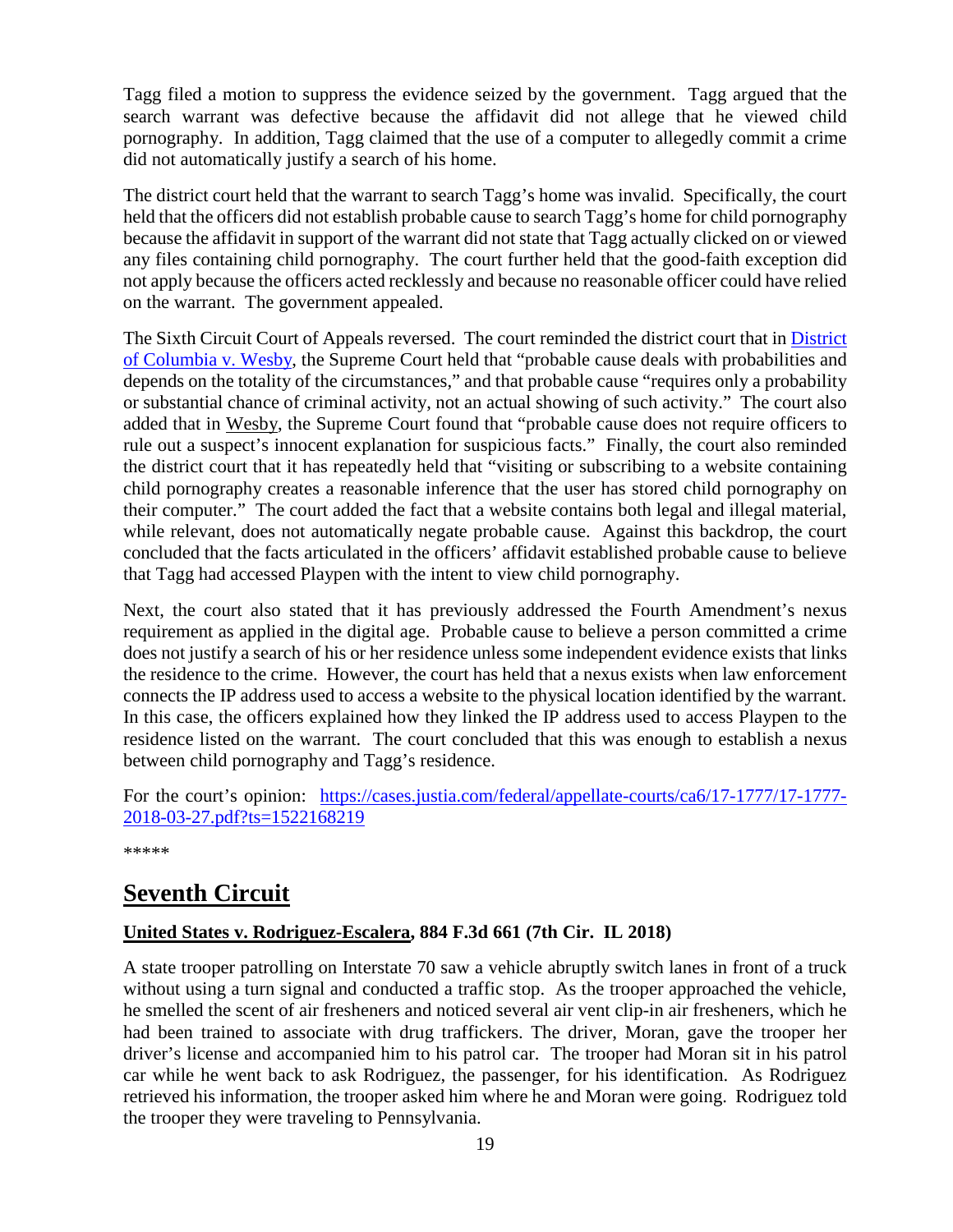The trooper went back to his patrol car and spoke to Moran, who told him that she and Rodriguez were driving from Los Angeles to New York for vacation. The officer knew that Los Angeles was a drug-distribution point. Within eleven minutes, the trooper had all of the information he needed to issue traffic citations to Moran.

Having become suspicious of the couple's travel plans, the trooper decided to have a drugdetection dog sniff Moran's vehicle. However, the officer could see from his in-vehicle computer that his department's K-9 unit was occupied with another traffic stop. Before he started writing the citations, the trooper asked Moran for more details about the couple's trip. When the trooper asked Moran about the conflicting travel stories, Moran told the trooper that she told Rodriguez they were going to Pennsylvania. Moran added that she wanted the visit to New York City to be a surprise. The trooper eventually heard on the radio that the K-9 unit was available and on the way to his location. As soon as the K-9 officer arrived, the trooper handed Moran her citations, driver's license, and other documents. At this point, thirty-three minutes had elapsed since the trooper stopped Moran.

Although the drug-dog did not alert to the presence of drugs, the trooper remained suspicious. He returned to his patrol car, where Moran was still detained, and resumed questioning her. Moran denied that she had anything illegal in her car and eventually consented to a search.

The trooper and the K-9 officer searched Moran's car and found over seven pounds of methamphetamine and \$28,000 cash inside two pieces of luggage. Rodriguez claimed ownership of the drugs and Moran claimed ownership of the cash.

The government charged Rodriguez and Moran with possession of methamphetamine with intent to distribute. Both filed motions to suppress the drug evidence seized from Moran's vehicle, claiming that the trooper detained them beyond the time necessary to complete the traffic stop.

After considering the trooper's testimony and the video and audio recordings of the traffic stop, the district court refused to credit the trooper's explanations for his delay. Instead, the court determined that the trooper intentionally prolonged the stop to give the K-9-unit time to arrive. As a result, the district court held that the trooper unreasonably extended the duration of the stop and suppressed the evidence seized from Moran's vehicle as fruit of an unlawful seizure.

The government appealed, arguing that the trooper established reasonable suspicion that justified extending the duration of the stop.

The Seventh Circuit Court of Appeals disagreed. When the trooper requested the dog sniff, he knew that the couple was coming from Los Angeles, that Moran had a few air fresheners in the car, that the couple did not have concrete travel arrangements, and that Moran claimed she was surprising Rodriguez with a trip to New York. The court found that the presence of air fresheners in Moran's car and the fact that she was from the Los Angeles area could apply to a very large category of innocent travelers. In addition, the court noted that Moran and Rodriguez did not act suspiciously nervous and that Moran explained the initial discrepancy in the couple's travel stories. While the court recognized that an officer does not need to rule out a suspect's explanation for conduct that appears to be suspicious at first, a court may consider how facts later obtained confirm or dispel that initial suspicion. Finally, the court added that no criminal history, tips, or surveillance supported the trooper's suspicions. Based on these facts, the court concluded that the trooper did not establish reasonable suspicion of criminal activity during the stop. Consequently, the court held that it was unreasonable to detain Moran and Rodriguez beyond the time needed to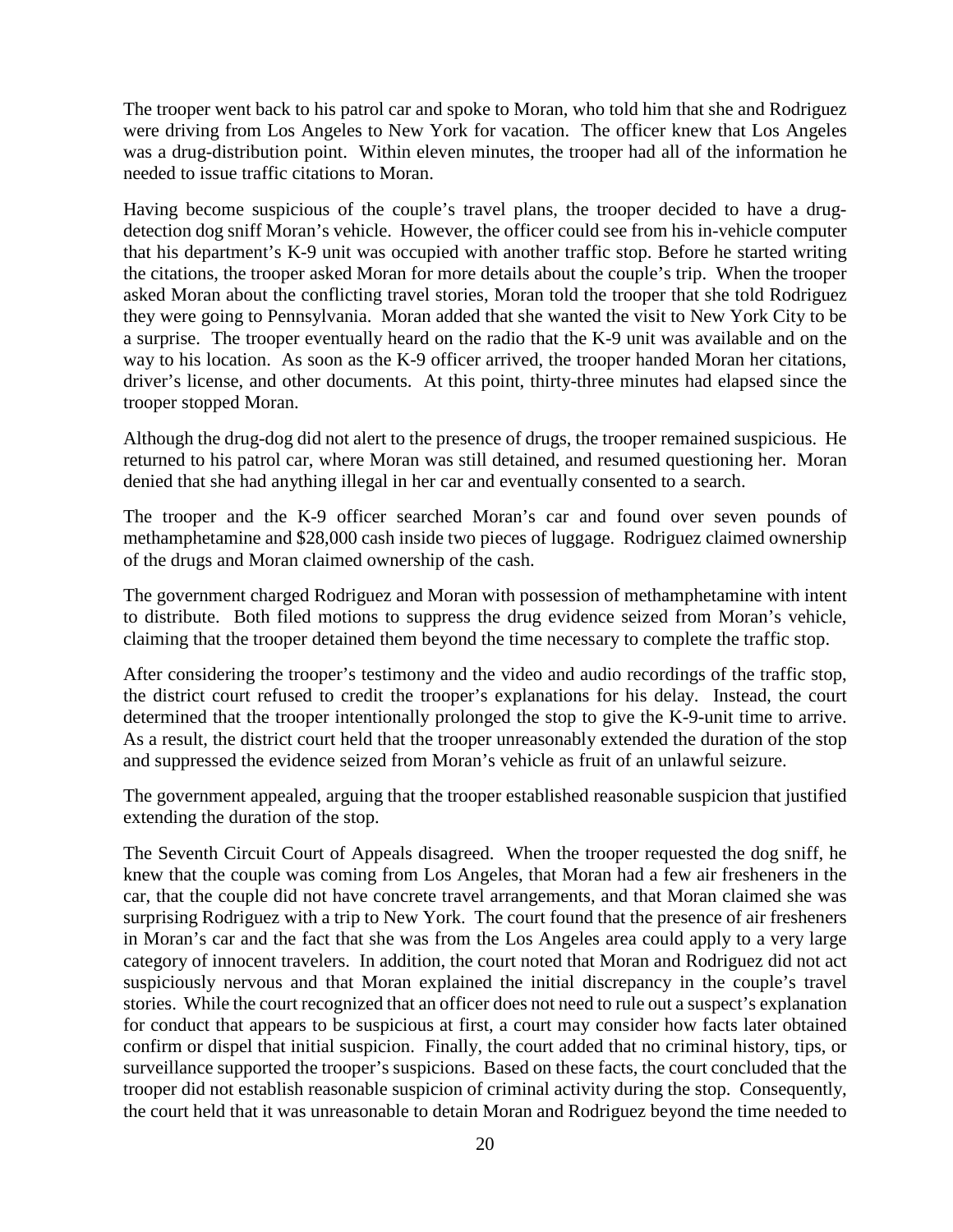complete the original purpose of the traffic stop because the only on-duty K-9 was busy with another stop.

For the court's opinion: [https://cases.justia.com/federal/appellate-courts/ca7/17-2334/17-2334-](https://cases.justia.com/federal/appellate-courts/ca7/17-2334/17-2334-2018-03-07.pdf?ts=1520449228) [2018-03-07.pdf?ts=1520449228](https://cases.justia.com/federal/appellate-courts/ca7/17-2334/17-2334-2018-03-07.pdf?ts=1520449228)

\*\*\*\*\*

#### <span id="page-20-0"></span>**United States v. Leonard, 884 F.3d 730 (7th Cir. IL 2018)**

A confidential source told police officers that Courtney Watson was selling illegal drugs from the home she shared with her husband, Stephen Leonard. Based on the tip, officers on two occasions, one week apart searched sealed trash bags left in a public alley outside the home. Both times the trash bags contained indicia of residency and tested positive for cannabis. Two days after the second positive test, officers obtained a warrant to search Watson's home.

Police executed the warrant the next day, but the supervising officer who had a copy of the warrant had to leave the scene before Watson arrived home to meet with the officers. When Watson arrived home and asked to see the warrant, one of the remaining officers went back to the police station to get another copy. However, the copy of the warrant shown to Watson was not the correct one. Nonetheless, the officers searched Watson's home and, in addition to drugs, found a handgun. Leonard admitted he owned the gun.

The government charged Leonard with possession of a firearm by a convicted felon. Leonard filed a motion to suppress the gun. First, Leonard argued that the search was invalid because the officers did not present the proper warrant to Watson before the search.

The court disagreed. The Seventh Circuit has held that nothing in the Fourth Amendment requires the search warrant be shown to the person whose premises is being searched. The court reasoned that if warrant presentation is not required at all, it follows that, as long as a valid warrant exists, inadvertent presentation of the wrong warrant will not invalidate the search.

Second, Leonard argued that the search warrant was not supported by probable cause.

Again, the court disagreed. As an initial matter, the court found that Watson and Leonard had no reasonable expectation of privacy in the trash placed in the public alley for collection. Next, the court concluded that two trash pulls taken a week apart, both testing positive for cannabis, and containing indicia of residency, were sufficient by themselves to establish probable cause for a search warrant. Because of this finding, the court did not determine if the information from the confidential source was credible or if Watson's criminal history was relevant to establish probable cause.

Finally, Leonard filed a motion to compel the government to disclose the identity of the confidential source.

The court held that the government was not required to disclose the identity of the confidential informant because the informant's identity was not essential to the "fair determination" of Leonard's case.

For the court's opinion: [https://cases.justia.com/federal/appellate-courts/ca7/17-1924/17-1924-](https://cases.justia.com/federal/appellate-courts/ca7/17-1924/17-1924-2018-03-08.pdf?ts=1520544629) [2018-03-08.pdf?ts=1520544629](https://cases.justia.com/federal/appellate-courts/ca7/17-1924/17-1924-2018-03-08.pdf?ts=1520544629)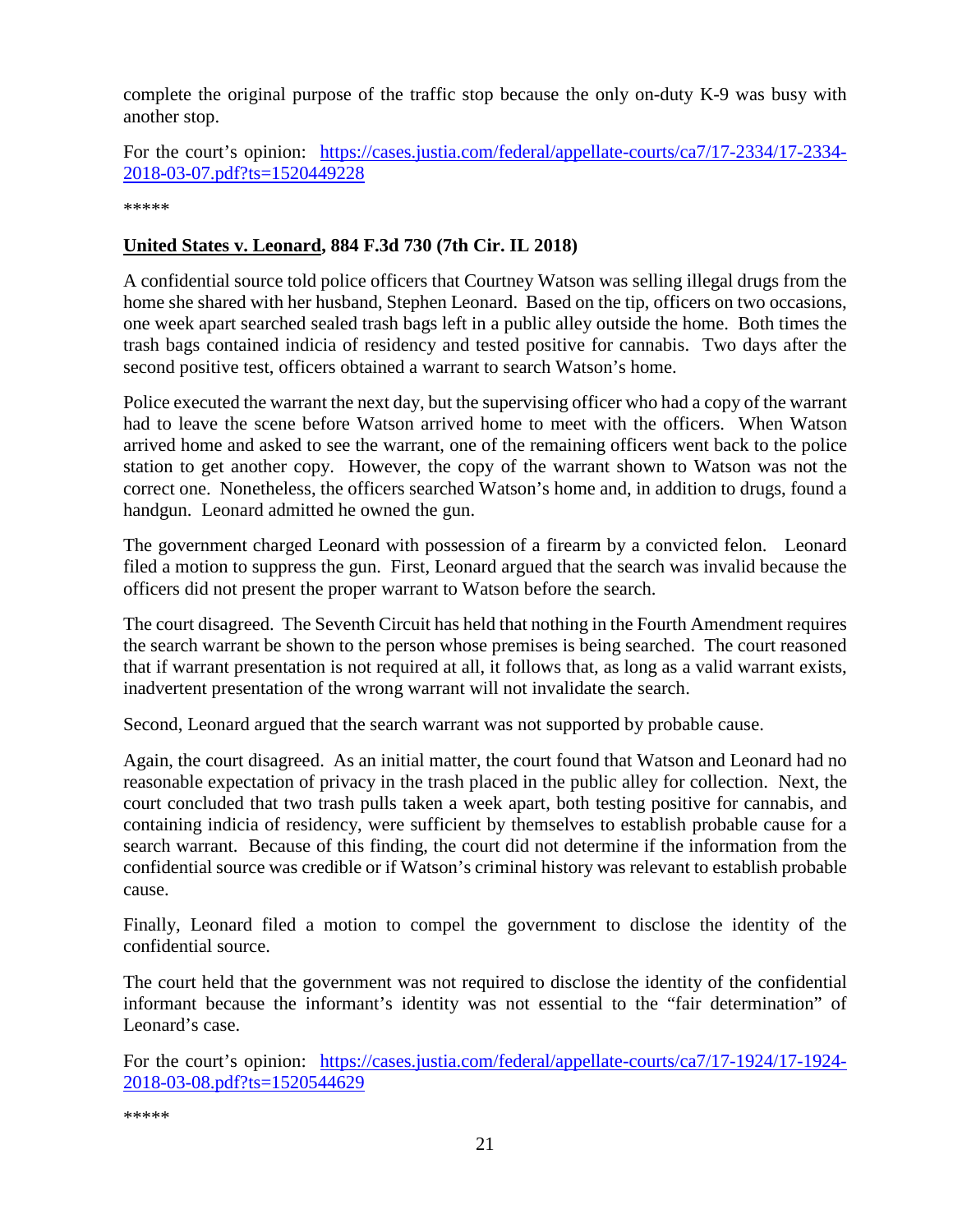# <span id="page-21-0"></span>**Eighth Circuit**

#### <span id="page-21-1"></span>**United States v. Hampton, 2018 U.S. App. LEXIS 7092 (7th Cir. IL Mar. 21, 2018)**

Officers arrested Hampton for a variety of crimes and transported him to the police station. As the officers were about to interview him, Hampton objected to the interview being videotaped and said, "I haven't even gotten a chance to get a lawyer or anything." One of the officers turned off the video recorder and then explained to Hampton why they wanted to record the Miranda process and the interview. In addition, the officers discussed between themselves whether Hampton had invoked his right to counsel. After the officers decided that he had not, they advised Hampton of his Miranda rights. Hampton waived his rights, agreed to have the interview recorded, and confessed to several crimes.

Before trial, Hampton filed a motion to suppress his confession. Hampton claimed that the district court should have suppressed his confession because he invoked his right to counsel when he said, "I haven't even gotten a chance to get a lawyer or anything."

During a custodial interrogation, if a suspect invokes his right to counsel, the officers must stop the interrogation. To invoke the right to counsel, the suspect must make a clear and unambiguous statement. Specifically, a suspect must articulate his desire to have counsel present sufficiently clearly so that a reasonable officer would understand the statement to be a request for an attorney.

In this case, the court held that Hampton's statement did not clearly show a present desire to consult with counsel. The Seventh Circuit has found such intent only when the suspect uses specific language, which constitutes more than an observation. The court found that Hampton's statement was not specific or action-oriented, but instead only an observation that he had not gotten a lawyer. The court added that a suspect's potential desire to consult with legal counsel is not invocation of the right to counsel.

The court also noted that after Hampton's ambiguous statement about not having talked to a lawyer, the officers did not immediately resume questioning, but instead they took extra precautions. The officers explained to Hampton his rights and tried to clarify his intent, which the Supreme Court has identified as "good police practice."

For the court's opinion: [https://cases.justia.com/federal/appellate-courts/ca7/16-4094/16-4094-](https://cases.justia.com/federal/appellate-courts/ca7/16-4094/16-4094-2018-03-21.pdf?ts=1521666027) [2018-03-21.pdf?ts=1521666027](https://cases.justia.com/federal/appellate-courts/ca7/16-4094/16-4094-2018-03-21.pdf?ts=1521666027)

\*\*\*\*\*

## <span id="page-21-2"></span>**Ninth Circuit**

#### <span id="page-21-3"></span>**Thompson v. Copeland, 2018 U.S. App. LEXIS 6191 (9th Cir. WA Mar. 13, 2018)**

In December 2011, Deputy Copeland stopped Lawrence Thompson for committing several traffic violations. During the stop, Copeland learned that Thompson had a suspended license, that Thompson was a convicted felon, and that Thompson's most recent felony conviction was for possessing a firearm. Copeland decided to arrest Thompson for driving with a suspended license and to impound Thompson's car.

Copeland had Thompson exit his car and frisked him for weapons. Finding none, Copeland called for back-up and had Thompson sit on the bumper of Copeland's patrol car, approximately 10-15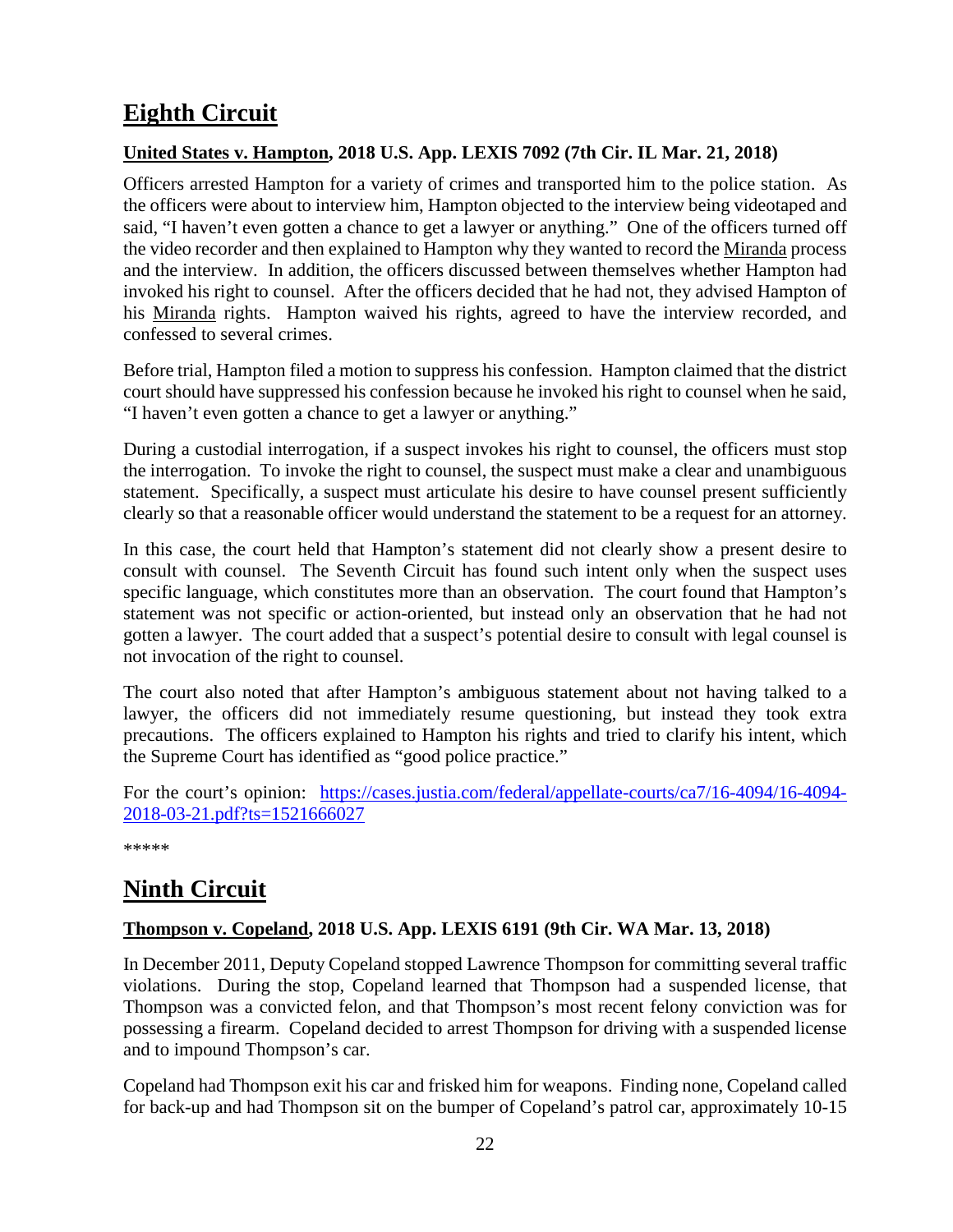feet away. While conducting an inventory search of Thompson's car, Copeland saw a loaded revolver sitting in an open garbage bag on the rear passenger-side floorboard. After seeing the gun, Copeland signaled to the back-up officer who watching over Thompson and then drew his gun. Thompson claimed that Copeland pointed his gun at Thompson's head, demanded Thompson surrender, and threatened to kill him if he did not. Copeland directed Thompson to get on the ground, facedown, so that he could be handcuffed. Thompson complied and was handcuffed without incident. Copeland arrested Thompson for being a felon in possession of a firearm.

Thompson sued Deputy Copeland and the county under 42 U.S.C. § 1983 claiming that Copeland violated his Fourth Amendment rights. Specifically, Thompson alleged that Copeland used excessive force in pointing his gun at Thompson's head and threatening to kill him. Deputy Copeland countered by arguing that he was entitled to summary judgment based on qualified immunity.

First, accepting Thompson's version of the incident as it was required to do, the court concluded that Deputy Copeland's use of force in arresting Thompson was not objectively reasonable. The court found that Thompson complied with all of the officer's directions during the stop. The court also found that Thompson would have had to travel 10-15 feet, past the back-up officer, to access the gun in his car. Finally, the court noted that Thompson was not armed, as Copeland had already frisked him for weapons and found none. While appreciating the concern for officer safety, the court held that where an officer has an unarmed felony suspect under control, where the officer easily could have handcuffed the suspect, and where the suspect is not in close proximity to an accessible weapon, pointing a gun at the suspect's head constituted excessive force.

Even though the court determined that Deputy Copeland used excessive force, the court held that he was still entitled to qualified immunity. The court found that Thompson's right not to have a gun pointed at him under the circumstances here was not clearly established at the time of the incident. Specifically, the fact that: (1) Copeland was conducting a felony arrest at night, (2) Thompson was not handcuffed, (3) Thompson stood six feet tall and weighed two hundred and sixty-five pounds, which was taller and heavier than Copeland, and (4) Thompson had a prior felony conviction for unlawfully possessing a firearm, distinguished this case from prior Ninth Circuit decisions. Consequently, the court concluded that a reasonable officer in Deputy Copeland's position would not have known that he was violating the constitution by pointing a gun at Thompson. The court concluded by stating that "going forward, however, the law is clearly established in this scenario."

For the court's opinion: [https://cases.justia.com/federal/appellate-courts/ca9/16-35301/16-](https://cases.justia.com/federal/appellate-courts/ca9/16-35301/16-35301-2018-03-13.pdf?ts=1520960514) [35301-2018-03-13.pdf?ts=1520960514](https://cases.justia.com/federal/appellate-courts/ca9/16-35301/16-35301-2018-03-13.pdf?ts=1520960514)

\*\*\*\*\*

# <span id="page-22-0"></span>**Eleventh Circuit**

#### <span id="page-22-1"></span>**United States v. Vergara, 2018 U.S. App. LEXIS 6413 (11th Cir. FL March 15, 2018)**

Vergara, a United States citizen, arrived in Tampa, Florida on a cruise ship from a vacation in Cozumel, Mexico. Before his return, U.S. Customs and Border Protection (CBP) had identified Vergara based on his prior conviction for possession of child pornography, placing him on a list of the day's "lookouts." Individuals on the list are subjected to secondary screening at the border, which involves additional questioning and screening.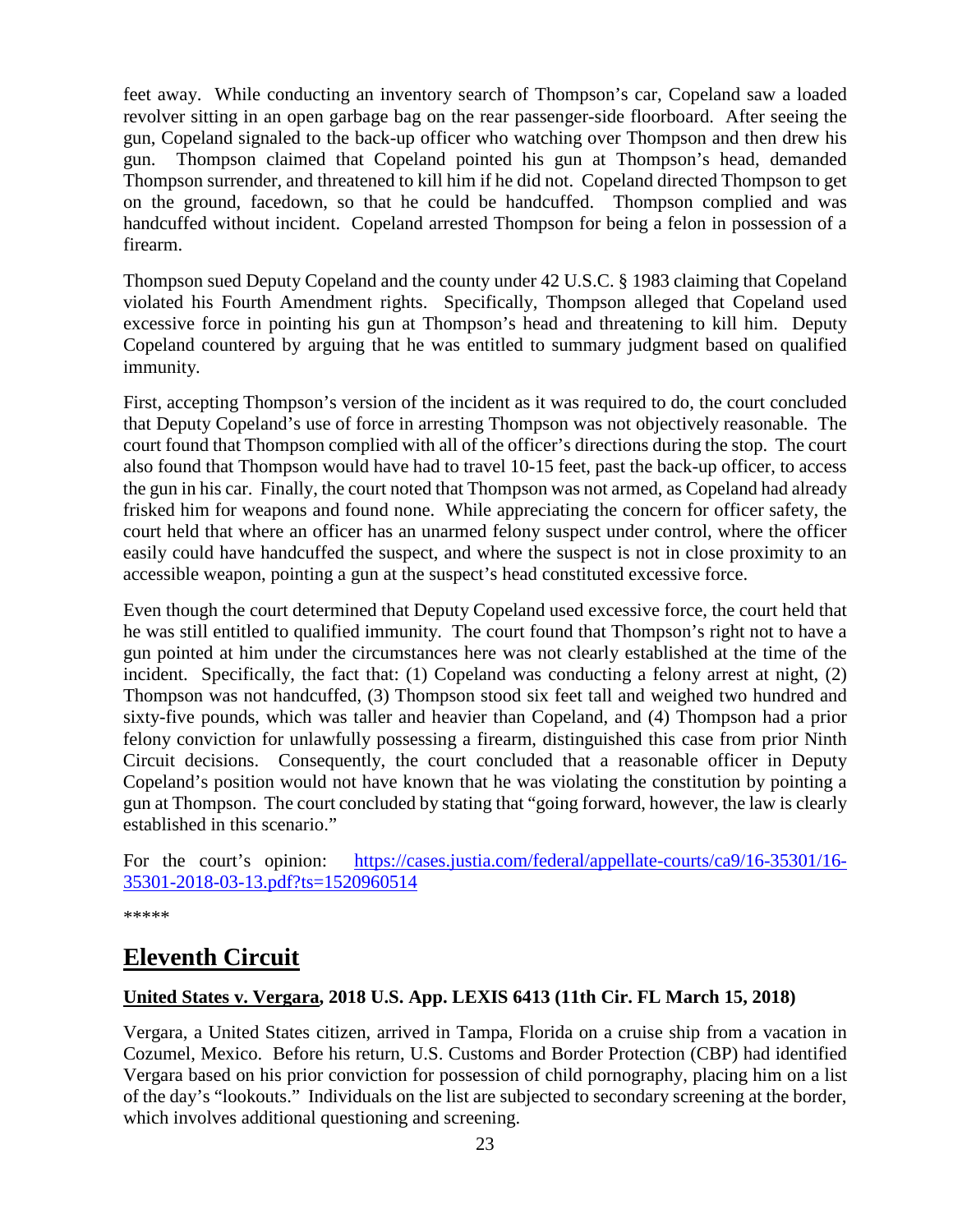When Vergara arrived, a CBP officer escorted him to the secondary inspection area. In Vergara's luggage the officer found two cell phones, a Samsung phone and an iPhone. Vergara had a third cell phone, an LG phone on his person. When the officer found the Samsung phone, he asked Vergara to turn the phone on and then looked through the phone for about five minutes. After the officer found two child pornography videos, he contacted a special agent from the Department of Homeland Security.

After viewing the video and interviewing Vergara, the agent decided to have all three phones forensically examined. The forensic examination of the Samsung and LG phones conducted that day revealed more than 100 images and videos of child pornography.

The government charged Vergara with child-pornography related offenses.

Vergara filed a motion to suppress the evidence discovered on his cell phones. Vergara argued that [Riley v. California,](https://www.supremecourt.gov/opinions/13pdf/13-132_8l9c.pdf) decided by the Supreme Court in 2014, required the agent to obtain a warrant before conducting forensic searches of his cell phones.

In Riley, the Supreme Court held the search incident to arrest exception did not apply to an arrestee's cell phone. However, the Court explained that other case-specific exceptions might still justify a warrantless search of a cell phone.

Searches at the border, from before the adoption of the Fourth Amendment, have been considered reasonable solely because the person or item in question had entered into the United States from outside. In addition, "the Supreme Court has consistently held that border searches never require probable cause or a warrant. Courts only require officers establish reasonable suspicion of criminal activity at the border for "highly intrusive searches of a person's body such as a strip search or an x-ray examination." In this case, the court held that the warrantless forensic searches of Vergara's phones required neither a warrant nor probable cause and the Riley decision did not change this rule.

For the court's opinion: [https://cases.justia.com/federal/appellate-courts/ca11/16-15059/16-](https://cases.justia.com/federal/appellate-courts/ca11/16-15059/16-15059-2018-03-15.pdf?ts=1521138712) [15059-2018-03-15.pdf?ts=1521138712](https://cases.justia.com/federal/appellate-courts/ca11/16-15059/16-15059-2018-03-15.pdf?ts=1521138712)

\*\*\*\*\*

#### <span id="page-23-0"></span>**United States v. Johnson, 2018 U.S. App. LEXIS 7159 (11th Cir. FL March 22, 2018)**

At approximately 4:00 a.m., police received a 911 call about a possible burglary in progress at a multi-family duplex located in a high-crime area. The caller reported that a person was breaking into a neighbor's house through a back window. The caller described the person as a black male wearing a white shirt.

Within five minutes of receiving the call, officers arrived and saw Johnson coming from the back of the duplex. Johnson, a black male, was wearing a white shirt and the officers did not see anyone else in the area. The officers drew their firearms and handcuffed Johnson. One of the officers told Johnson that he was being detained and then frisked him. The officer felt a piece of material that felt like nylon as well as a hard, oval-shaped object that the officer immediately recognized to be ammunition. The officer reached into Johnson's front pocket and removed a black nylon pistol holster and one round of .380 caliber ammunition. Within 15 to 20 minutes after seizing the ammunition from Johnson's pocket, officers found two pistols on the ground near the area where the officers first saw Johnson. After the officers discovered the firearms had been reported